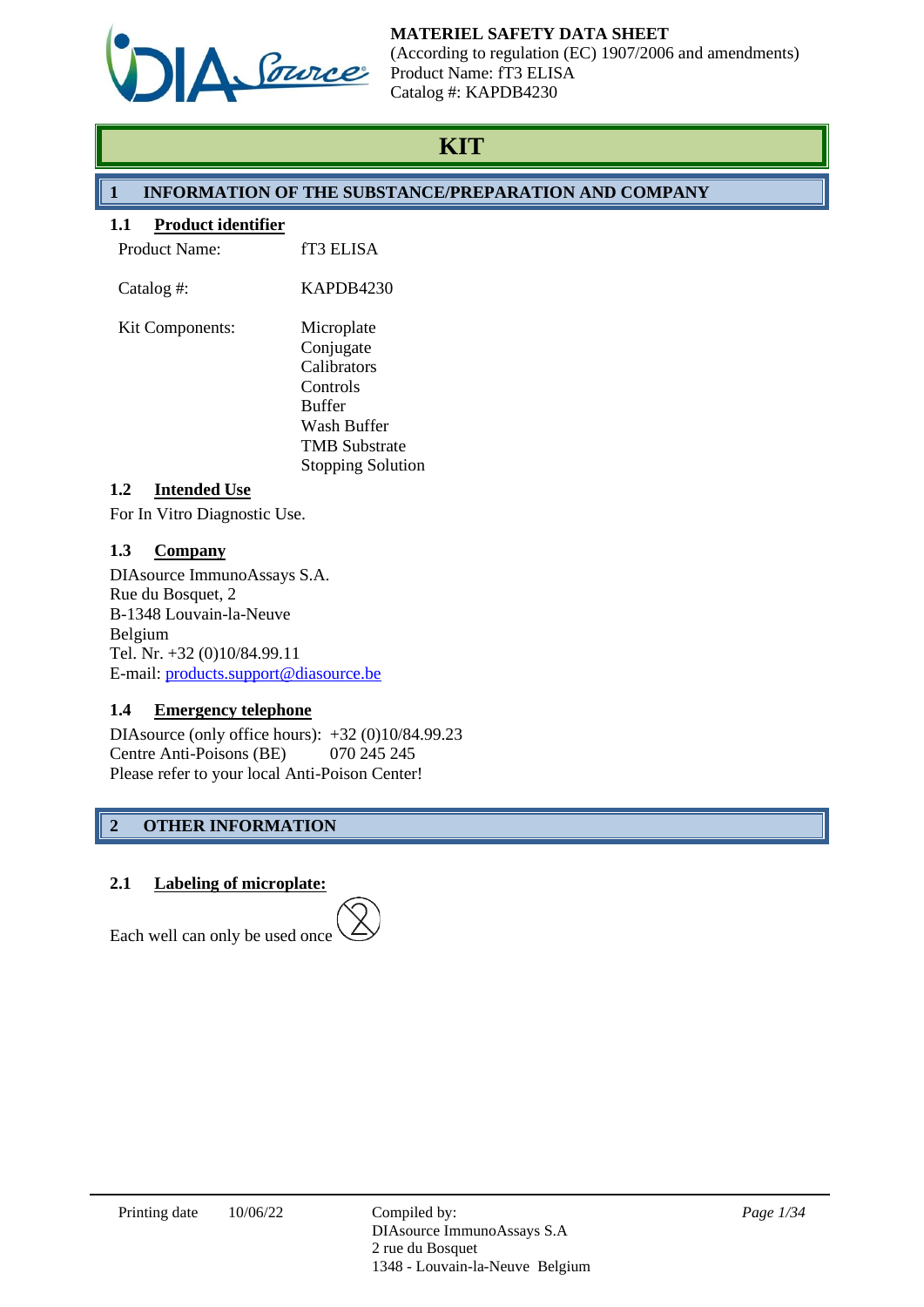

# **CONJUGATE, CALIBRATORS, CONTROL, BUFFER, MICROPLATE**

## **1 INFORMATION OF THE SUBSTANCE/PREPARATION AND COMPANY**

## **1.1 Product identifier**

| <b>Product Name</b> |  |
|---------------------|--|
|                     |  |

| <b>Product Name:</b> | Conjugate                                        |
|----------------------|--------------------------------------------------|
|                      | Calibrators                                      |
|                      | Control                                          |
|                      | Buffer (excluding Wash buffer)                   |
|                      | Microplate                                       |
| Catalog #:           | Component of the kit mentioned on the first page |

## **1.2 Intended Use**

To be used as a component with ELISA kits according to the instructions provided with the kit.

## **1.3 Company**

DIAsource ImmunoAssays S.A. Rue du Bosquet, 2 B-1348 Louvain-la-Neuve Belgium Tel. Nr. +32 (0)10/84.99.11 E-mail: [products.support@diasource.be](mailto:tech.support@diasource.be)

#### **1.4 Emergency telephone**

**2.2 Label elements**

DIAsource (only office hours): +32 (0)10/84.99.23 Centre Anti-Poisons (BE) 070 245 245 Please refer to your local Anti-Poison Center!

## **2 HAZARDS IDENTIFICATION**

#### **2.1 Classification of the substance or mixture**

This preparation is classified as not dangerous according to CLP (EC) No 1272/2008

| 2.∠<br>L'abel elements       |          |                                             |           |
|------------------------------|----------|---------------------------------------------|-----------|
| Danger symbol                |          | Not applicable.                             |           |
| Signal word                  |          | Not applicable.                             |           |
| <b>Product Identifier</b>    |          | Not applicable.                             |           |
|                              |          | Not applicable.                             |           |
| <b>Danger</b>                |          | Not applicable.                             |           |
| <b>Supplemental Hazard</b>   |          | Not applicable.                             |           |
| <b>Information</b>           |          |                                             |           |
| <b>Prevention statements</b> |          | Not applicable.                             |           |
| <b>Response statements</b>   |          | Not applicable.                             |           |
| <b>Storage statements</b>    |          | Not applicable.                             |           |
| <b>Disposal statements</b>   |          | Not applicable.                             |           |
| Printing date                | 10/06/22 | Compiled by:<br>DIAsource ImmunoAssays S.A. | Page 2/34 |

2 rue du Bosquet

1348 - Louvain-la-Neuve Belgium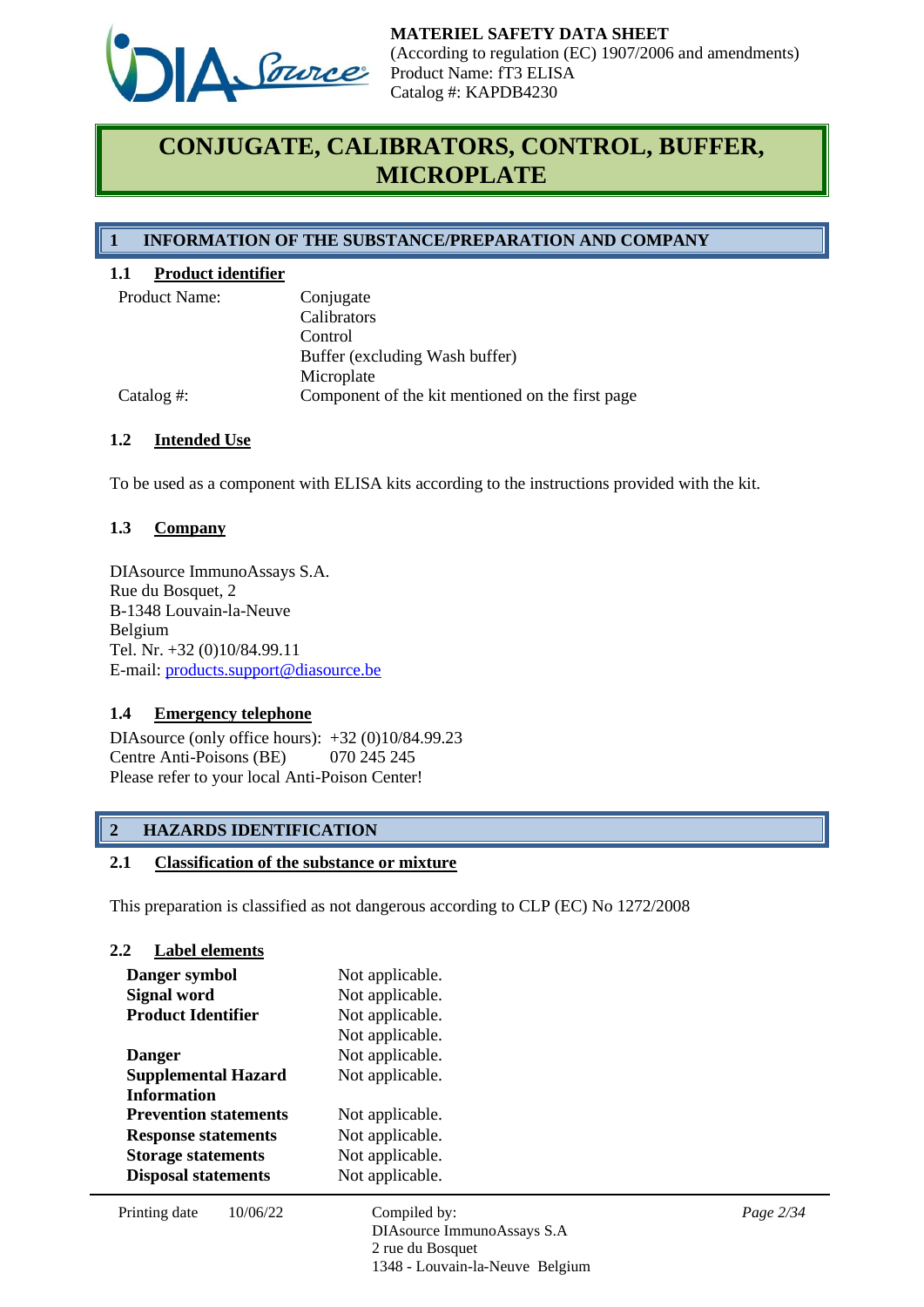

**2.3 Other hazards**

**PBT & vPvB:** PBT: Not applicable vPvB: Not applicable

## **3 COMPOSITION/INFORMATION ON INGREDIENTS**

No substances fulfill the criteria set forth in annex II section A of the REACH regulation (EC) n°1907/2006.

## **4 FIRST AID MEASURES**

| <b>Description of first aid measures</b><br>4.1                    |                                                                                                                                                                                                                                                                                                                                                            |  |  |
|--------------------------------------------------------------------|------------------------------------------------------------------------------------------------------------------------------------------------------------------------------------------------------------------------------------------------------------------------------------------------------------------------------------------------------------|--|--|
| <b>General information</b>                                         | In general, in case of doubt or if symptoms persist, always call a<br>doctor. Never give anything by mouth to an unconscious person.                                                                                                                                                                                                                       |  |  |
| <b>Following inhalation</b>                                        | If inhaled, remove to fresh air. If not breathing, give artificial<br>respiration. If breathing is difficult, give oxygen. Get immediate                                                                                                                                                                                                                   |  |  |
| <b>Following skin contact</b>                                      | medical advice/attention.<br>In case of contact, immediately flush skin with plenty of water.<br>Remove contaminated clothing and shoes. Wash clothing before reuse.                                                                                                                                                                                       |  |  |
| <b>Following eye contact</b>                                       | Call a physician if irritation develops and persists.<br>In case of contact, immediately flush eyes with plenty of water. If easy<br>to do, remove contact lenses, if worn. If eye irritation persists: Get                                                                                                                                                |  |  |
| <b>Following ingestion</b>                                         | medical advice/attention.<br>If swallowed, do NOT induce vomiting unless directed to do so by<br>medical personnel. Never give anything by mouth to an unconscious<br>person. Get medical advice/attention.                                                                                                                                                |  |  |
| For emergency responders                                           | No data available.                                                                                                                                                                                                                                                                                                                                         |  |  |
| 4.2<br>Most important symptoms and effects, both acute and delayed |                                                                                                                                                                                                                                                                                                                                                            |  |  |
| <b>Symptoms</b>                                                    | May cause eye irritation. Symptoms may include discomfort or pain,<br>excess blinking and tear production, with marked redness and swelling<br>of the conjunctiva.<br>May cause skin irritation. Symptoms may include redness, edema,<br>drying, defatting and cracking of the skin.<br>May be harmful if swallowed. May cause stomach distress, nausea or |  |  |
| <b>Effects</b>                                                     | vomiting.<br>No data available.                                                                                                                                                                                                                                                                                                                            |  |  |

## **4.3 Indication of any immediate medical attention and special treatment needed**

Treat according to symptoms.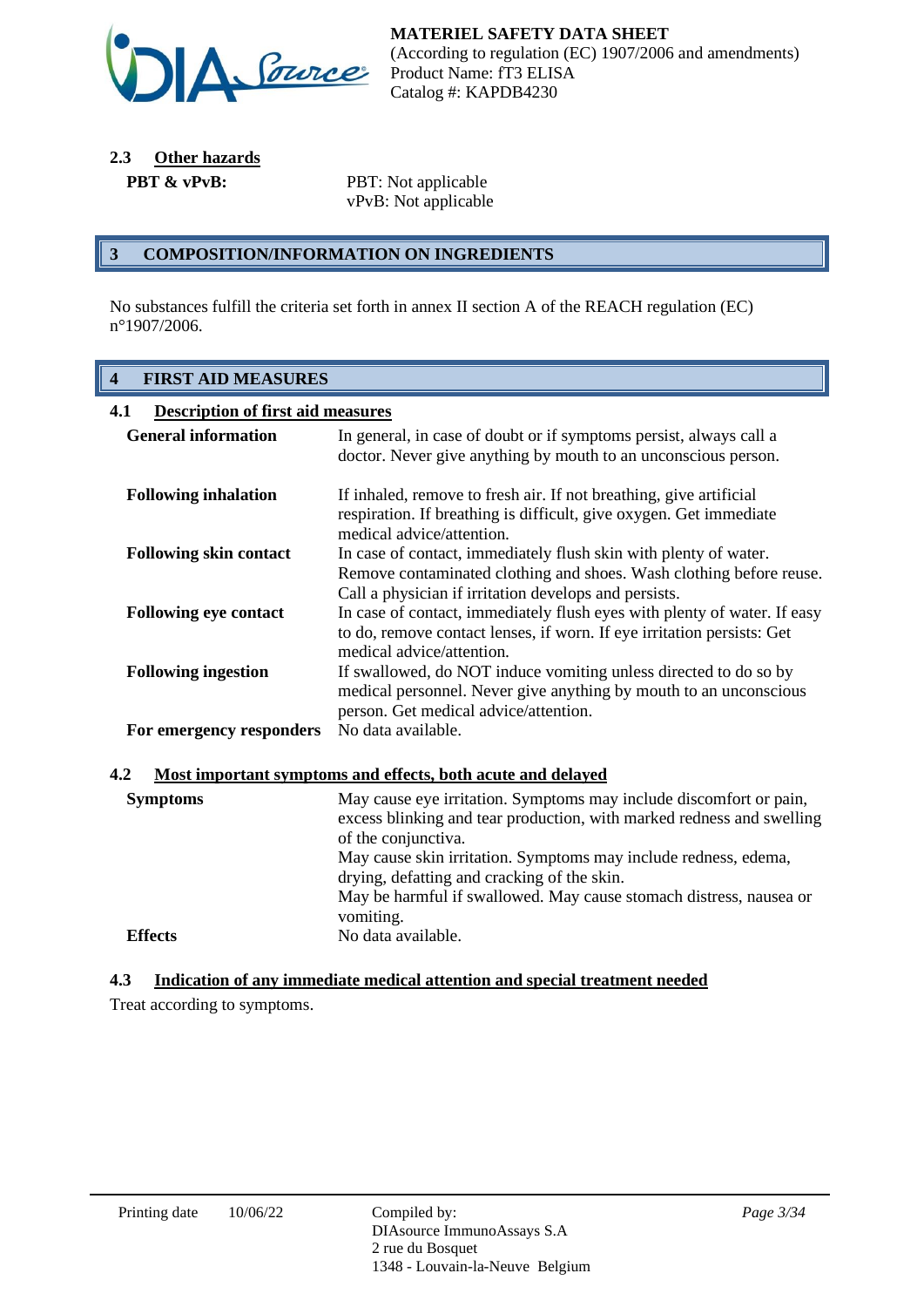

## **5 FIRE FIGHTING MEASURES**

## **5.1 Extinguishing media**

Treat for surrounding material.

## **5.2 Special hazards arising from the substance or mixture**

Products of combustion may include, and are not limited to: oxides of carbon.

## **5.3 Advice for fire fighters**

Keep upwind of fire. Wear full fire fighting turn-out gear (full Bunker gear) and respiratory protection (SCBA).

## **6 ACCIDENTAL RELEASE MEASURES**

## **6.1 Personal precaution, protective equipment and emergency procedures**

Use personal protection recommended in Section 8. Isolate the hazard area and deny entry to unnecessary and unprotected personnel. Avoid any contact with the skin and eyes. Do not breathe vapour or mist.

## **6.2 Environmental Precautions**

Keep out of drains, sewers, ditches, and waterways. Minimize use of water to prevent environmental contamination.

## **6.3 Methods and material for containment and cleaning-up**

Contain and/or absorb spill with inert material (e.g. sand, vermiculite), then place in a suitable container. Do not flush to sewer or allow to enter waterways. Use appropriate Personal Protective Equipment (PPE).

Scoop up material and place in a disposal container. Provide ventilation..

## **6.4 Reference to other sections**

See section 8 for further information on protective clothing and equipment and section 13 for advice on waste disposal.

## **7 HANDLING AND STORAGE**

## **7.1 Precautions for safe handling**

Users should have a thorough understanding how to use this product. Do not breathe gas/fumes/ vapor/spray. Do not get in eyes, on skin, or on clothing. Do not swallow. Handle and open container with care. When using do not eat, drink or smoke. (See section 8).

## **7.2 Conditions for safe storage, including any incompatibilities**

Keep out of the reach of children. Keep container tightly closed and in a well-ventilated place. Product should be at room temperature and mixed gently but thoroughly before use. Do not use any component beyond the expiration date printed on the label. Unused chemicals should not be returned to the container. (See section 10).

## **7.3 Specific Use(s)**

No data available.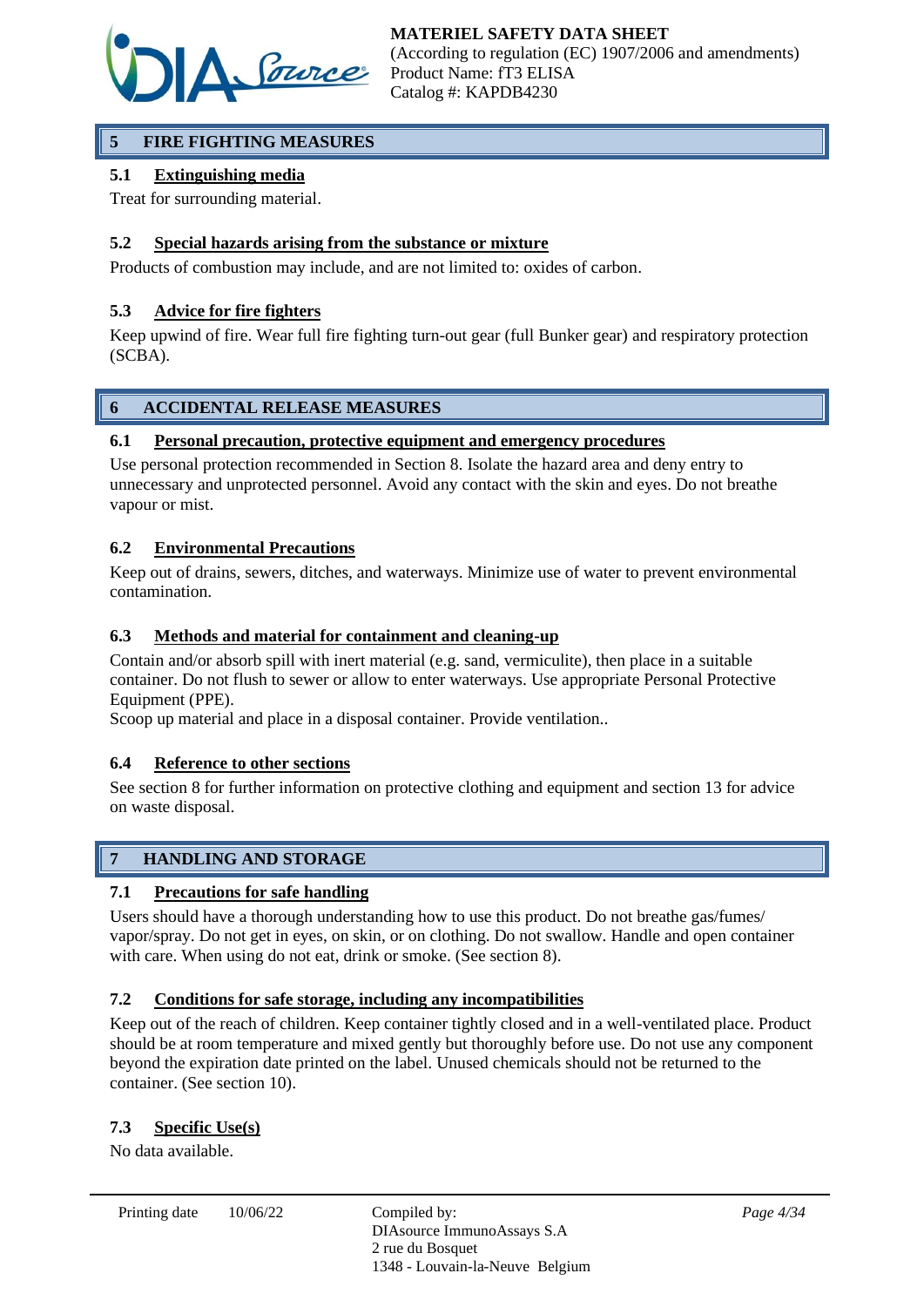

## **8 EXPOSURE CONTROLS/PERSONAL PROTECTION**

## **8.1 Control parameters**

| <b>Ingredient</b> | UK - Occupational Exposure Limits (TWA) |
|-------------------|-----------------------------------------|
|                   |                                         |
|                   | Not applicable.                         |

## **8.2 Exposure controls**

| Use ventilation adequate to keep exposures (airborne levels of dust,<br>fume, vapor, etc.) below recommended exposure limits.<br>Eye/face protection: Wear approved eye (properly fitted dust- or<br>splash-proof chemical safety goggles) / face (face shield) protection. |
|-----------------------------------------------------------------------------------------------------------------------------------------------------------------------------------------------------------------------------------------------------------------------------|
| Hand protection: Wear solvent resistant gloves.                                                                                                                                                                                                                             |
| Respiratory protection: In case of insufficient ventilation, wear suitable<br>respiratory equipment.<br>Handle in accordance with good industrial hygiene and safety practice.                                                                                              |
|                                                                                                                                                                                                                                                                             |

## **9 PHYSICAL AND CHEMICAL PROPERTIES**

#### **9.1 Information on basic physical and chemical properties**

| <b>Physical state</b>                           | Liquid        |
|-------------------------------------------------|---------------|
| <b>Color</b>                                    | Not available |
| <b>Odour</b>                                    | Not available |
| Odor threshold                                  | Not available |
| pН                                              | Not available |
| <b>Melting / Freezing point</b>                 | Not available |
| <b>Boiling point</b>                            | Not available |
| <b>Flash point</b>                              | Not available |
| <b>Evaporation rate</b>                         | Not available |
| <b>Flammability</b>                             | Not flammable |
| Lower limit of flammability or explosive        | Not available |
| <b>Upper limit of flammability or explosive</b> | Not available |
| Vapour pressure                                 | Not available |
| <b>Vapour density</b>                           | Not available |
| <b>Relative density</b>                         | Not available |
| <b>Water solubility</b>                         | Not available |
| <b>Solubility in other Solvents</b>             | Not available |
| <b>Log Kow</b>                                  | Not available |
| <b>Auto-inflammability temperature</b>          | Not available |
| <b>Decomposition temperature</b>                | Not available |
| <b>Viscosity</b>                                | Not available |
| <b>Explosive properties</b>                     | Not available |
| <b>Oxidizing properties</b>                     | Not available |
| <b>Refractive index</b>                         | Not available |

#### **9.2 Other information**

No data available.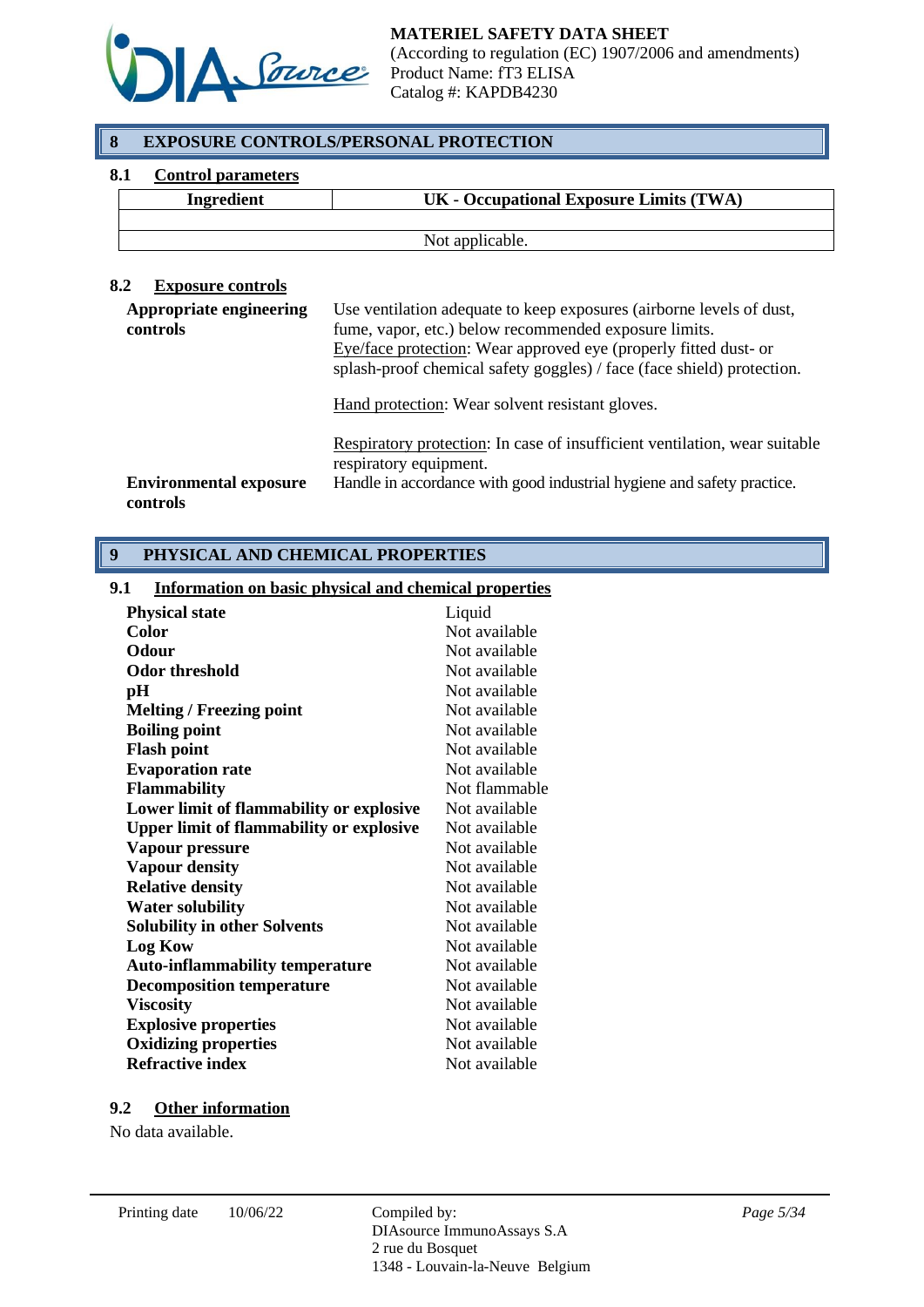

## **10 STABILITY AND REACTIVITY**

## **10.1 Reactivity**

No dangerous reaction known under conditions of normal use.

## **10.2 Chemical Stability**

Stable under normal storage conditions.

#### **10.3 Possibility of hazardous reactions**

No dangerous reaction known under conditions of normal use.

#### **10.4 Conditions to Avoid**

Heat. Incompatible materials.

## **10.5 Incompatible materials**

None known.

## **10.6 Hazardous Decomposition Products**

May include, and are not limited to: oxides of carbon.

| 11 TOXICOLOGICAL INFORMATION               |                                                                                                                                                                    |  |  |
|--------------------------------------------|--------------------------------------------------------------------------------------------------------------------------------------------------------------------|--|--|
| <b>Acute toxicity</b><br><b>Inhalation</b> | Unknown toxicity.<br>May cause respiratory tract irritation.                                                                                                       |  |  |
| <b>Ingestion</b>                           | May be harmful if swallowed. May cause stomach                                                                                                                     |  |  |
| <b>Skin corrosion</b>                      | distress, nausea or vomiting.<br>May cause skin irritation. Symptoms may include<br>redness, edema, drying, defatting and cracking of the<br>skin.                 |  |  |
| Eye damage                                 | May cause eye irritation. Symptoms may include<br>discomfort or pain, excess blinking and tear production,<br>with marked redness and swelling of the conjunctiva. |  |  |
| <b>Respiratory sensibilisation</b>         | Not available.                                                                                                                                                     |  |  |
| <b>Germ cell mutagenicity</b>              | This product is not classified as a mutagen.                                                                                                                       |  |  |
| Carcinogenicity                            | This product is not classified as a carcinogen.                                                                                                                    |  |  |
| <b>Toxic for reproduction</b>              | This product does not contain known reproductive or<br>developmental toxins                                                                                        |  |  |
| Unique specific toxicity                   | Not available.                                                                                                                                                     |  |  |
| <b>Repeated specific toxicity</b>          | Not available.                                                                                                                                                     |  |  |
| <b>Aspiration hazard</b>                   | Not expected to occur.                                                                                                                                             |  |  |
| <b>Other information</b>                   | Not available.                                                                                                                                                     |  |  |

## **12 ECOLOGICAL INFORMATION**

## **12.1 Ecotoxicity**

May cause long-term adverse effects in the aquatic environment.

#### **12.2 Persistence and degradability**

Not available.

Printing date  $10/06/22$  Compiled by: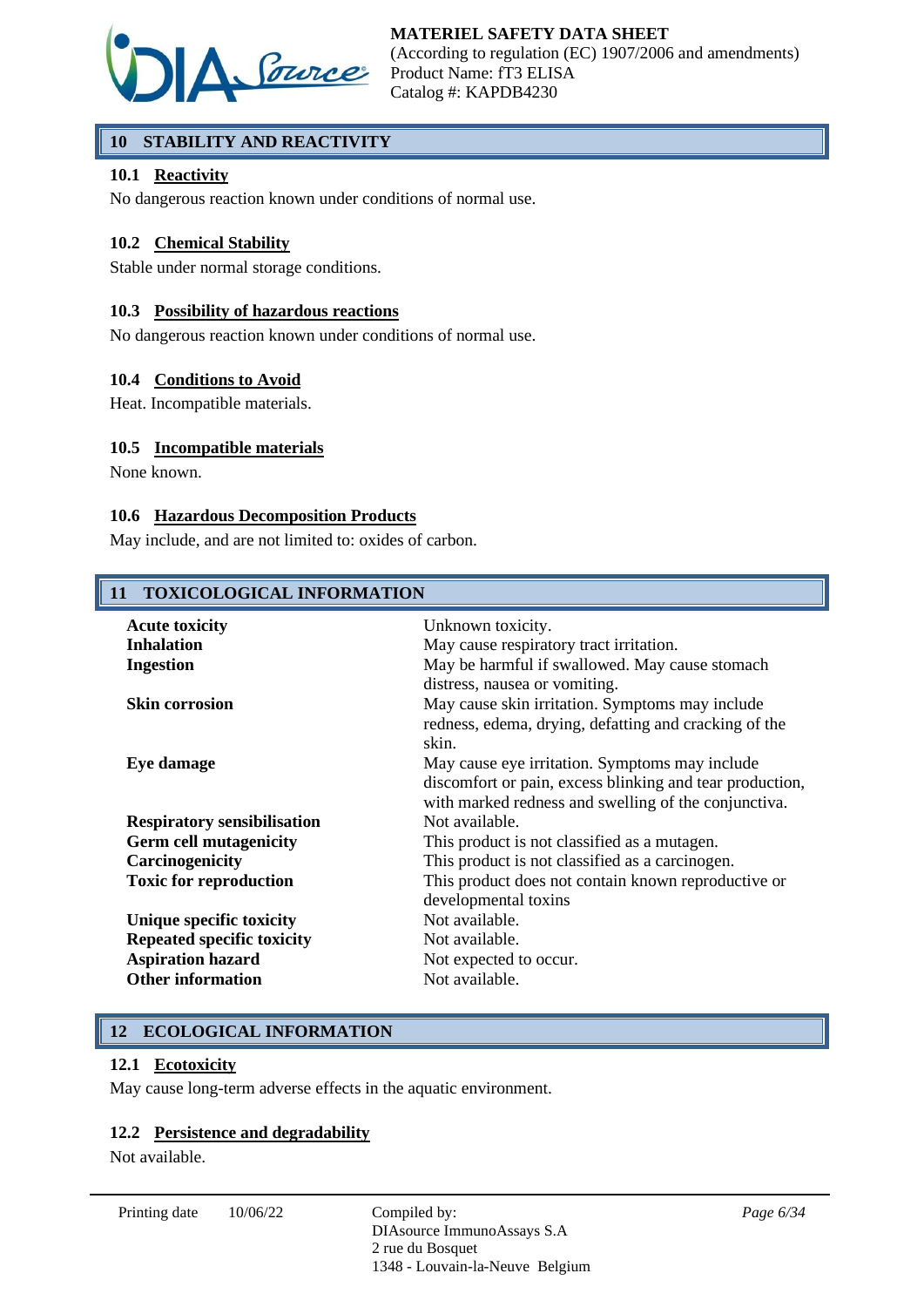

## **12.3 Bioaccumulation**

Not available.

## **12.4 Mobility in soil**

Not available.

## **12.5 Results of PBT and vPvB assessment**

Not available.

## **12.6 Other adverse effects**

Not available.

## **13 DISPOSAL CONSIDERATIONS**

## **13.1 Waste treatment methods**

Do not use the empty containers.

Waste disposal according to the Directives EC 75/442/EEC and 91/689/EEC in their latest versions by incineration or dispose of waste material

## **13.2 Waste code numbers/Waste identification**

No data available.

## **14 TRANSPORT INFORMATION**

|                                                                                        | <b>ADR</b>                                         | <b>ADN/ADNR</b> | <b>IMDG</b>    | <b>ICAO</b>    |
|----------------------------------------------------------------------------------------|----------------------------------------------------|-----------------|----------------|----------------|
| 14.1. UN number                                                                        | Not applicable                                     |                 |                |                |
| 14.2. UN proper shipping<br>name                                                       | Not applicable                                     |                 |                |                |
| 14.3. Transport hazard<br>class(es)                                                    | Not applicable<br>Not applicable<br>Not applicable |                 |                |                |
| 14.4. Packing group                                                                    |                                                    | Not applicable  | Not applicable | Not applicable |
| 14.5. Environmental<br>hazards                                                         | Not available                                      | Not available   | Not available  | Not available  |
| <b>Hazard label</b>                                                                    | Not applicable                                     |                 |                |                |
| <b>Classification code</b>                                                             | Not applicable                                     |                 |                |                |
| 14.6. Special precautions for<br>user                                                  | Not available                                      |                 |                |                |
| 14.7. Transport in bulk<br>according to Annex II of<br>MARPOL73/78 and the IBC<br>Code | Not available                                      |                 |                |                |
| <b>Other information</b>                                                               | Not available                                      | Not available   | Not available  | Not available  |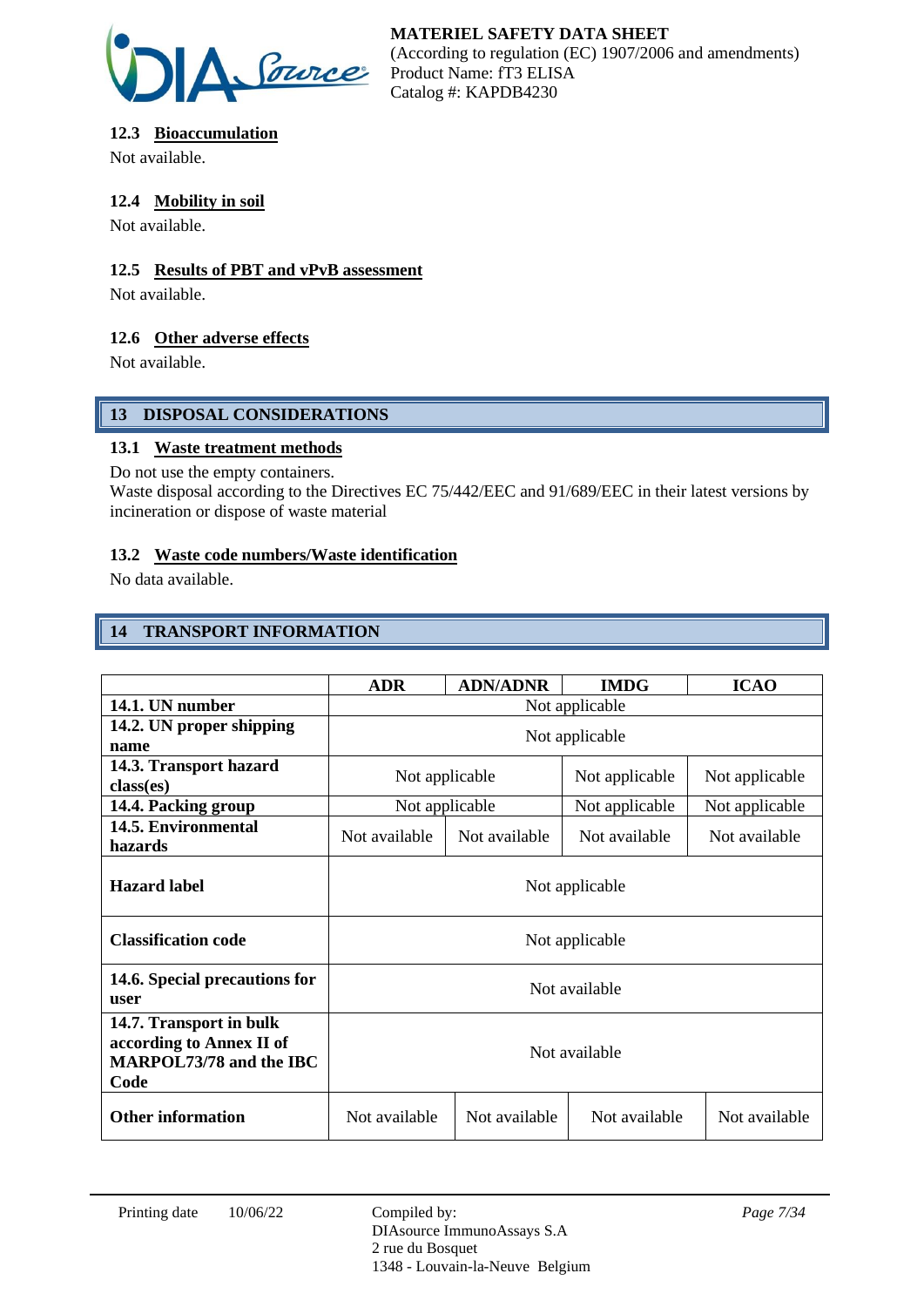

## **15 REGULATORY INFORMATION**

## **15.1 Safety, health and environmental regulation/legislation specific for the substance or mixture**

#### **Authorizations and/or restrictions on use:**

This Safety Data Sheet classification and labeling have been determined according to the (EC) No. 1272-2008 "Classification, Labeling and Packaging" regulation; and take into account the intended product use.

#### **15.2 Chemical Safety Assessment**

A Chemical Safety Assessment has not been carried out for this product.

## **16 OTHER INFORMATION**

#### **Key or legend to abbreviations and acronyms**

ADN/ADNR: Regulations concerning the transport of dangerous substances in barges on inland waterways.

ADR/RID: European Agreement concerns the International Carriage of Dangerous Goods by Road/ Regulations concerning the international carriage of dangerous goods by rail.

CAS No.: Chemical Abstract Service Number

CLP: Classification, Labelling and Packaging

#### **Key literature references and sources for data**

No data available.

**Procedure used to derive the classification according to regulation (EC) n°1272/2008 (CLP)** Classification of the mixture is consistent with the method of valuation of regulation (EC) n°1272/2008.

#### **List of relevant hazard statements and/or precautionary statements. (Full text of any statements which are not written out in full under section 3)** Not applicable.

#### **Advice on any training appropriate for workers to ensure protection of human health and the environment**

No data available

**Disclaimer:** We believe the statements, technical information and recommendations contained herein are reliable, but they are given without warranty or guarantee of any kind. The information contained in this document applies to this specific material as supplied. It may not be valid for this material if it is used in combination with any other materials. It is the user's responsibility to satisfy oneself as to the suitability and completeness of this information for the user's own particular use.

#### **Notification:**

English is acceptable for our MSDS as the following conditions are met:

• Medical specialists (users) are well educated in the English language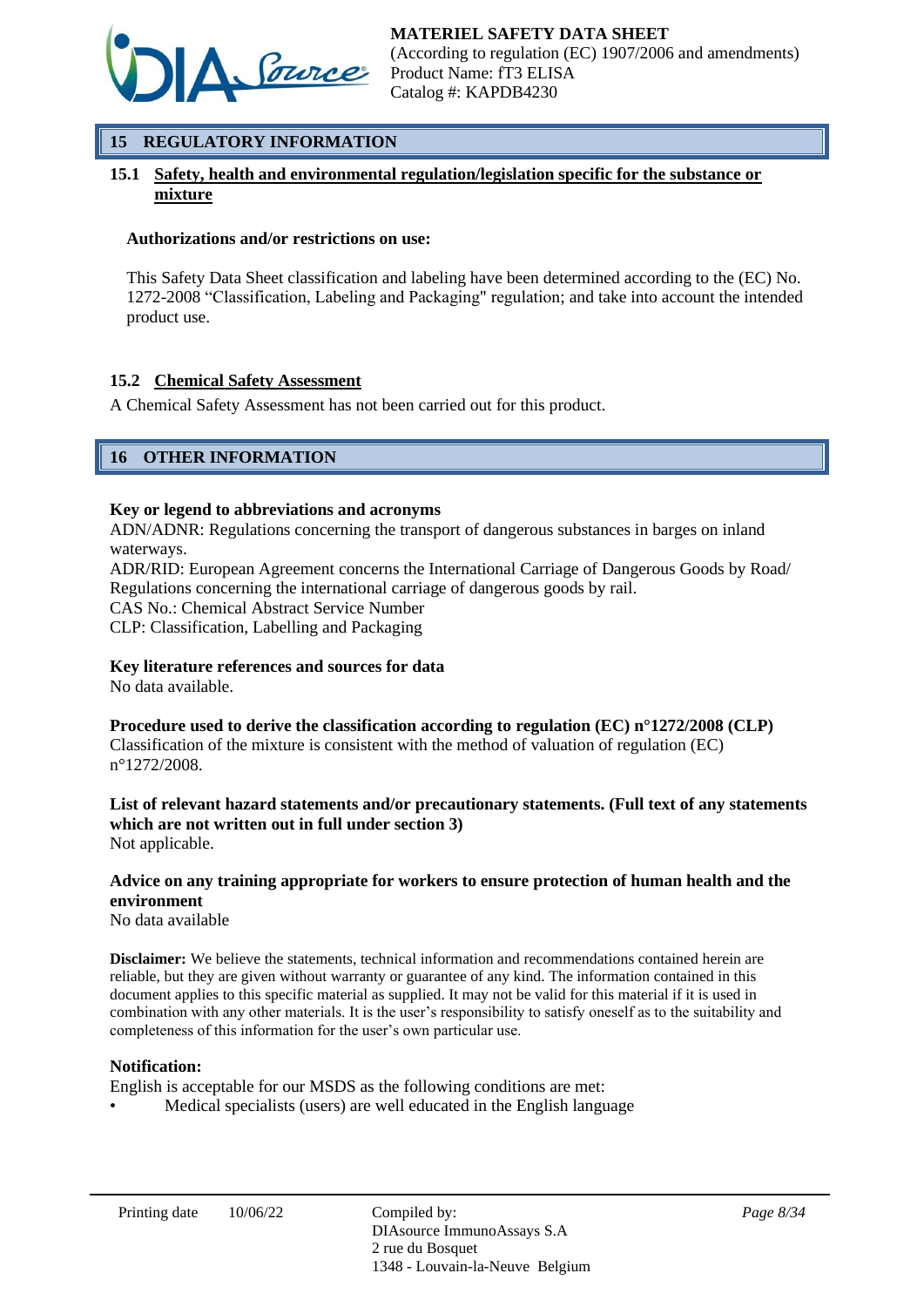

# **STOPPING SOLUTION**

## **1 INFORMATION OF THE SUBSTANCE/PREPARATION AND COMPANY**

#### **1.1 Product identifier**

Product Name: Stopping Solution

Catalog #: Component the kits mentioned on the first page

## **1.2 Intended Use**

To be used as a component with ELISA kits according to the instructions provided with the kit.

## **1.3 Company**

DIAsource ImmunoAssays S.A. Rue du Bosquet, 2 B-1348 Louvain-la-Neuve Belgium Tel. Nr. +32 (0)10/84.99.11 E-mail: [products.support@diasource.be](mailto:products.support@diasource.be)

#### **1.4 Emergency telephone**

DIAsource (only office hours): +32 (0)10/84.99.23 Centre Anti-Poisons (BE) 070 245 245 Please refer to your local Anti-Poison Center!

## **2 HAZARDS IDENTIFICATION**

#### **2.1 Classification according to the regulation (EC) n°1272/2008 (CLP) and its amendments**

| Skin Irrit. 2 | H315 Causes skin irritation.        |
|---------------|-------------------------------------|
| Eye Irrit. 2  | H319 Causes serious eye irritation. |

#### **2.2 Label elements according to the regulation (EC) n°1272/2008 (CLP) and its amendments**

| Danger symbol                                                     |                                                                                                                                            |           |  |
|-------------------------------------------------------------------|--------------------------------------------------------------------------------------------------------------------------------------------|-----------|--|
| <b>Signal word</b><br><b>Product Identifier</b>                   | Warning<br>Sulfuric Acid, 5.32% v/v                                                                                                        |           |  |
| <b>Danger</b><br><b>Supplemental Hazard</b><br><b>Information</b> | H315 Causes skin irritation.<br>H319 Causes serious eye irritation.                                                                        |           |  |
| <b>Prevention statements</b>                                      | P264 Wash exposed skin thoroughly after handling.<br>P280 Wear protective gloves, protective clothing, eye protection,<br>face protection. |           |  |
| 10/06/22<br>Printing date                                         | Compiled by:<br>DIAsource ImmunoAssays S.A<br>2 rue du Bosquet<br>1348 - Louvain-la-Neuve Belgium                                          | Page 9/34 |  |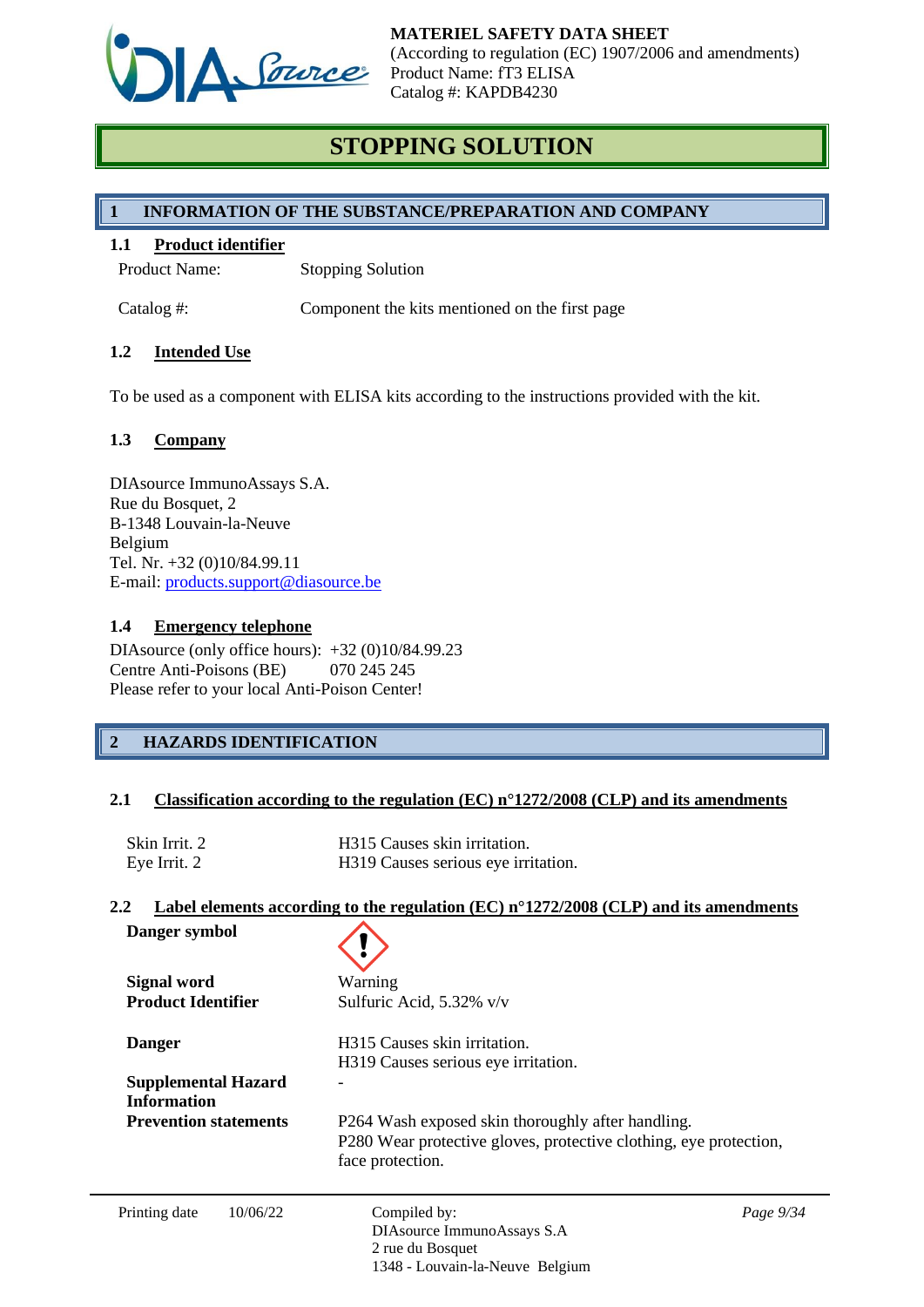| DA <u>Provice</u>                                                               | <b>MATERIEL SAFETY DATA SHEET</b><br>(According to regulation (EC) 1907/2006 and amendments)<br>Product Name: fT3 ELISA<br>Catalog #: KAPDB4230                                                                                                                                                    |
|---------------------------------------------------------------------------------|----------------------------------------------------------------------------------------------------------------------------------------------------------------------------------------------------------------------------------------------------------------------------------------------------|
| <b>Response statements</b>                                                      | P302+P350 IF ON SKIN: Gently wash with plenty of soap and<br>water.<br>P332+P313 If skin irritation occurs: Get medical advice/attention.<br>P305+P351+P338 If in eyes: Rinse cautiously with water for<br>several minutes. Remove contact lenses, if present and easy to do.<br>Continue rinsing. |
| <b>Storage statements</b><br><b>Disposal statements</b><br>2.3<br>Other hazards | P501 Dispose of contents/container to comply with local, state<br>and federal regulations.                                                                                                                                                                                                         |

**PBT & vPvB:** PBT: Not applicable vPvB: Not applicable

## **3 COMPOSITION/INFORMATION ON INGREDIENTS**

| <b>Name</b>                                                 | $($ % w/w) | <b>Classification</b> | <b>Specific concentration limits</b>                                                                                     |
|-------------------------------------------------------------|------------|-----------------------|--------------------------------------------------------------------------------------------------------------------------|
| Sulfuric acid $$ % $*$<br>CAS: 7664-93-9<br>EC: $231-639-5$ | $< 10\%$   | Skin Corr. 1A. H314   | Skin Corr. 1A; H314: $C \ge 15\%$<br>Eye Irrit. 2; H319: $5\% \leq C < 15\%$<br>Skin Irrit. 2; H315: $5\% \leq C < 15\%$ |
| Index number: 016-020-00-8                                  |            |                       |                                                                                                                          |

**\*Note B:** Some substances (acids, bases, etc.) are placed on the market in aqueous solutions at various concentrations and, therefore, these solutions require different classification and labelling since the hazards vary at different concentrations. In Part 3 entries with Note B have a general designation of the following type: 'nitric acid ...%'. In this case the supplier must state the percentage concentration of the solution on the label. Unless otherwise stated, it is assumed that the percentage concentration is calculated on a weight/weight basis.

## **4 FIRST AID MEASURES**

| 4.1<br><b>Description of first aid measures</b> |                                                                                                                                                                                                                                                                                                                                                                                                                                                                                                                                                                                                                                                                    |            |
|-------------------------------------------------|--------------------------------------------------------------------------------------------------------------------------------------------------------------------------------------------------------------------------------------------------------------------------------------------------------------------------------------------------------------------------------------------------------------------------------------------------------------------------------------------------------------------------------------------------------------------------------------------------------------------------------------------------------------------|------------|
| <b>General information</b>                      | In general, in case of doubt or if symptoms persist, always call a<br>doctor. Never give anything by mouth to an unconscious person.                                                                                                                                                                                                                                                                                                                                                                                                                                                                                                                               |            |
| <b>Following inhalation</b>                     | If person experiences nausea, headache or dizziness, person should<br>stop work immediately and move to fresh air until these symptoms<br>disappear. If breathing is difficult, administer oxygen by a qualified<br>person, keep the person warm and at rest. Call a physician. In the event<br>that an individual inhales enough vapour to lose consciousness, person<br>should be moved to fresh air at once and a physician should be called<br>immediately. If breathing has stopped, artificial respiration should be<br>given immediately. In all case, ensure adequate ventilation and provide<br>respiratory protection before the person returns to work. |            |
| <b>Following skin contact</b>                   | IF ON SKIN (or hair): Remove contaminated clothing. Rinse skin with<br>water / with vegetable oil. Take a shower.<br>If irritation or rash occurs: Get medical advice.                                                                                                                                                                                                                                                                                                                                                                                                                                                                                             |            |
| <b>Following eye contact</b>                    | IF IN EYES: Rinse cautiously with vegetable oil for several minutes.<br>Remove contact lenses, if present and easy to do. Continue rinsing.<br>If eye irritation persists: Get medical advice/attention.                                                                                                                                                                                                                                                                                                                                                                                                                                                           |            |
| Printing date<br>10/06/22                       | Compiled by:<br>DIAsource ImmunoAssays S.A                                                                                                                                                                                                                                                                                                                                                                                                                                                                                                                                                                                                                         | Page 10/34 |

2 rue du Bosquet

1348 - Louvain-la-Neuve Belgium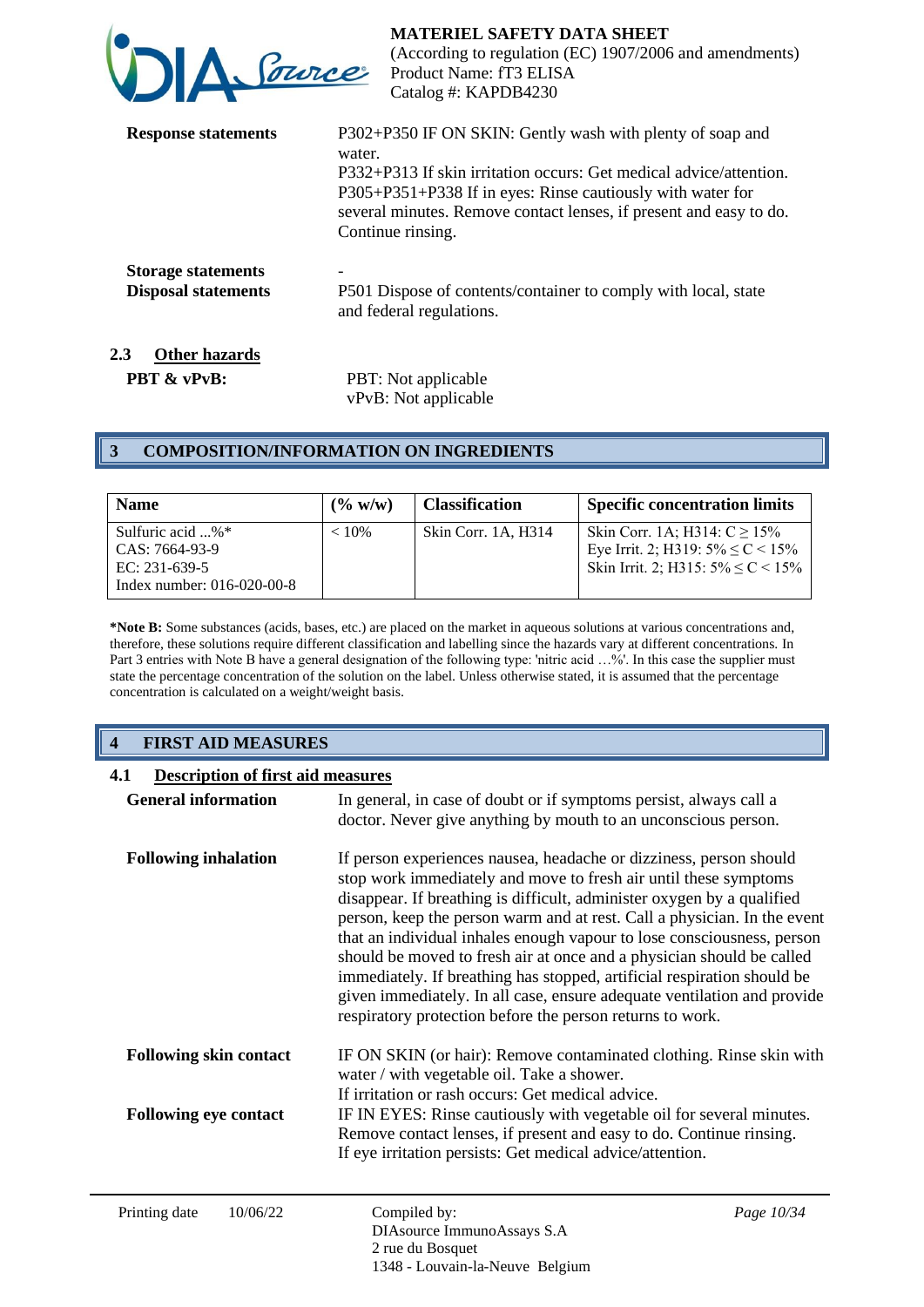

**Following ingestion** IF SWALLOWED: Rinse thoroughly mouth with water. Immediately call a POISON CENTER/doctor. Do NOT induce vomiting.

## **For emergency responders** No data available.

# **4.2 Most important symptoms and effects, both acute and delayed**

**Symptoms** No data available.

**Effects** No data available.

## **4.3 Indication of any immediate medical attention and special treatment needed**

Treat according to symptoms.

## **5 FIRE FIGHTING MEASURES**

## **5.1 Extinguishing media**

*Appropriated:* Use water spray or other suitable agent on fires adjacent to non-leaking tanks or intact containers of acid. If only a small amount of combustibles is present, smother fire with dry chemical.

**Small fire**: Dry powder or CO2. Move containers from fire area, if it can be done without risk. Large fire: Flood fire area with large quantities of water, while knocking down vapours with water fog. Cool containers with flooding quantities of water until well after fire is out. Do not get water inside containers. Withdraw immediately in case of rising sound from venting safety devices or discoloration of tank.

*Non-appropriated:* Do not use solid water streams near ruptured tanks or spills of sulfuric acid.

## **5.2 Special hazards arising from the substance or mixture**

Acid reacts violently with water and can spatter acid onto personnel. Reacts with most metals, especially when diluted: Hydrogen gas release, which is extremely flammable and explosive. Risk of explosion if acid combines with water, organic materials or base solutions in enclosed spaces. Mixing acids of different strengths/concentrations can also pose an explosive risk in an enclosed space/container.

## **5.3 Advice for fire fighters**

Add chemical safety goggles if eye protection is not provided. Wear full protective clothing. Evacuate personnel to a safe area. Keep personnel removed and upwind of fire. Wear full protective clothing. Neutralize run-off with lime, soda ash, to prevent corrosion of metals and formation of hydrogen gas. Wear self-contained breathing apparatus if fumes or mists are present.

## **6 ACCIDENTAL RELEASE MEASURES**

## **6.1 Personal precaution, protective equipment and emergency procedures**

Evacuate all personnel from danger area. Use required personal protective equipment. Remove sources of ignition. DO NOT smoke. Stop flow if possible.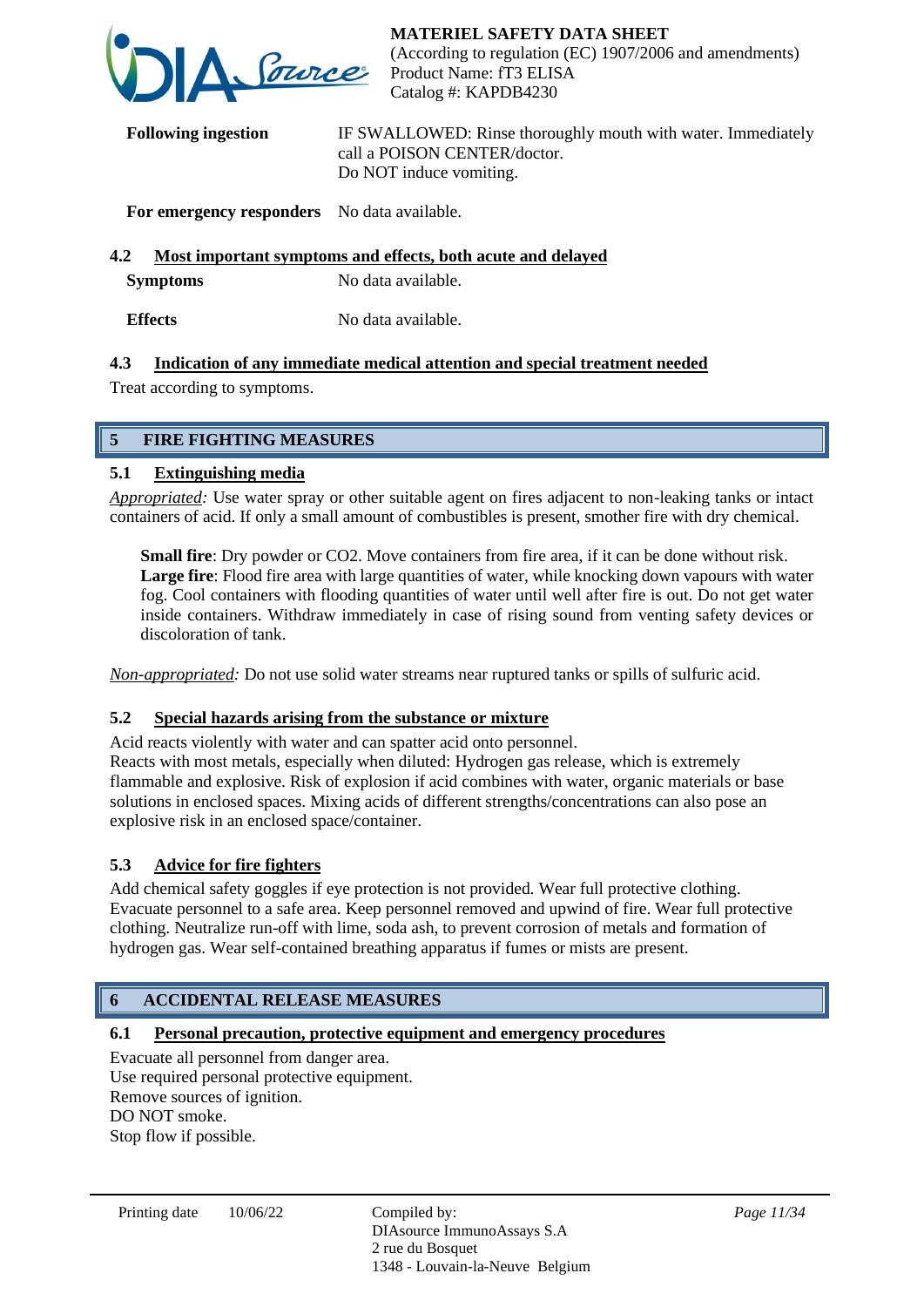

## **6.2 Environmental Precautions**

Avoid release to the environment. Avoid contamination of drains, surface water and groundwater.

## **6.3 Methods and material for containment and cleaning-up**

**SMALL SPILL**: Soak up with dry sand, clay or diatomaceous earth.

**LARGE SPILL**: Dike. Cautiously dilute and neutralize with lime or soda ash. Adequate ventilation is required during neutralization due to release of CO2 gas. Transfer to waste water treatment system. Prevent liquid from entering sewers, waterways. Product not recovered or sent as waste for treatment should be reported to authorities.

## **6.4 Reference to other sections**

Refer to sections: 7 safe handling, 8 for personal protective equipments, 13 for disposal.

## **7 HANDLING AND STORAGE**

## **7.1 Precautions for safe handling**

DO NOT get in eyes, on skin, or on clothing. DO NOT ingest: Avoid breathing vapours or mist. Wear approved respirators if ventilation is not adequate. No eating, drinking and smoking when handling the product. Wash hands thoroughly after handling. **NEVER** add water to acid.

## **7.2 Conditions for safe storage, including any incompatibilities**

Store in a cool, well-ventilated area, away from incompatible substances. Protect from physical damage.

Keep out of sun and away from heat (more than  $275 \text{ °C}$ ).

If stored in metal containers, vapours can contain explosive hydrogen gas. Do not smoke in storage area.

#### **7.3 Specific Use(s)**

No data available.

#### **8 EXPOSURE CONTROLS/PERSONAL PROTECTION**

#### **8.1 Control parameters**

Components with critical values that require monitoring at the workplace: **Sulfuric acid:**

Limit value (8h):  $1 \text{ mg/m}^3$ Limit value (Short term): 3 mg/m<sup>3</sup>

#### **8.2 Exposure controls**



DIAsource ImmunoAssays S.A 2 rue du Bosquet 1348 - Louvain-la-Neuve Belgium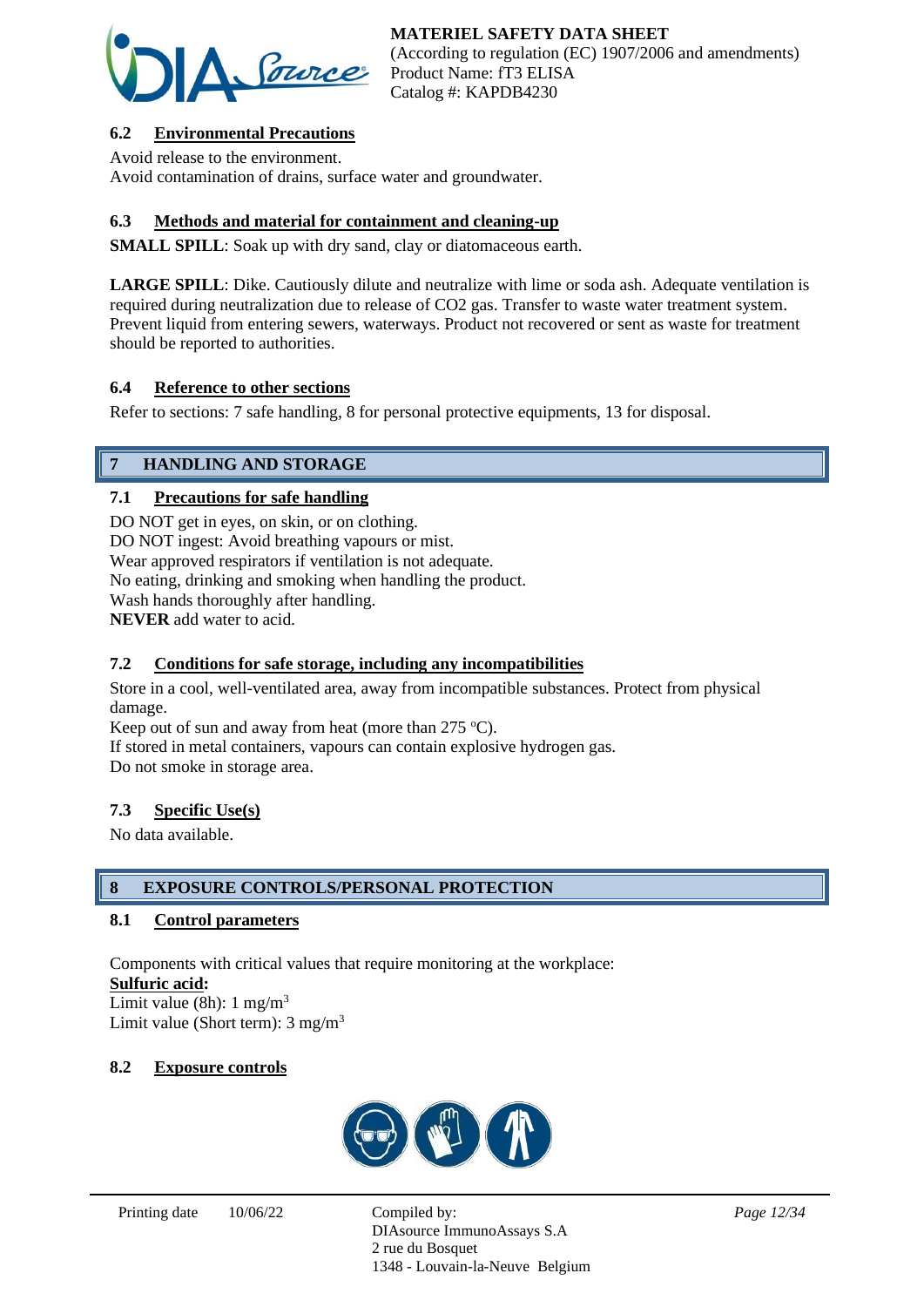

**Appropriate engineering controls**

**MATERIEL SAFETY DATA SHEET**

(According to regulation (EC) 1907/2006 and amendments) Product Name: fT3 ELISA Catalog #: KAPDB4230

Good general ventilation should be provided to keep vapour and mist concentrations below the exposure limits.

Eye/face protection: Wear safety glasses with non-perforated shields. Add a face shield (close-fitting) if pouring liquid. For leak, spills emergency or heavy handling, use chemical safety goggles or a full face shield. Do not wear contact lenses.

Respiratory protection: Not required when using a closed ventilation system. If acid concentration is above 1 mg/m<sup>3</sup>, wear a gas mask with acid gas canister equipped with particulate filter. If the concentration is higher than 10 mg/m3, use an efficiency particulate respirator, or selfcontained breathing apparatus with full face piece.

Other: Wear acid resistant gloves (preferably rubber), boots; long sleeve wool, acrylic, or polyester clothing under an acid proof suit. Trouser legs should be outside boots. An apron can be used in place of acid proof suit in laboratory environment, or in handling small volumes of sulphuric acid. In case of emergency, wear a complete acid suit with hood, boots, and gloves with respiratory protection.

**Environmental exposure controls**

Avoid release to the environment

## **9 PHYSICAL AND CHEMICAL PROPERTIES**

| <b>Information on basic physical and chemical properties</b><br>9.1 |                              |  |
|---------------------------------------------------------------------|------------------------------|--|
| <b>Physical state</b>                                               | Liquid                       |  |
|                                                                     | <b>Viscous</b>               |  |
| <b>Color</b>                                                        | Colorless                    |  |
| Odour                                                               | Not available                |  |
| <b>Odor threshold</b>                                               | Not available                |  |
| pН                                                                  | $\leq$ 1                     |  |
| <b>Melting / Freezing point</b>                                     | $-14$ °C                     |  |
| <b>Boiling point</b>                                                | 308°C                        |  |
| <b>Flash point</b>                                                  | Not applicable               |  |
| <b>Evaporation rate</b>                                             | $\leq$ 1                     |  |
| <b>Flammability</b>                                                 | Not available                |  |
| Lower limit of flammability or explosive                            | Not applicable               |  |
| <b>Upper limit of flammability or explosive</b>                     | Not applicable               |  |
| Vapour pressure                                                     | <0.001 mmHg @ $20^{\circ}$ C |  |
| <b>Vapour density</b>                                               | 3.4 ( $air = 1$ )            |  |
| <b>Relative density</b>                                             | 1.84                         |  |
| <b>Water solubility</b>                                             | Miscible                     |  |
| <b>Solubility in other Solvents</b>                                 | Not available                |  |
| <b>Log Kow</b>                                                      | Not available                |  |
| <b>Auto-inflammability temperature</b>                              | Not applicable               |  |
| <b>Decomposition temperature</b>                                    | Not available                |  |
| <b>Viscosity</b>                                                    | Not available                |  |
| <b>Explosive properties</b>                                         | Not available                |  |
| <b>Oxidizing properties</b>                                         | Not available                |  |
| <b>Refractive index</b>                                             | Not available                |  |

DIAsource ImmunoAssays S.A 2 rue du Bosquet 1348 - Louvain-la-Neuve Belgium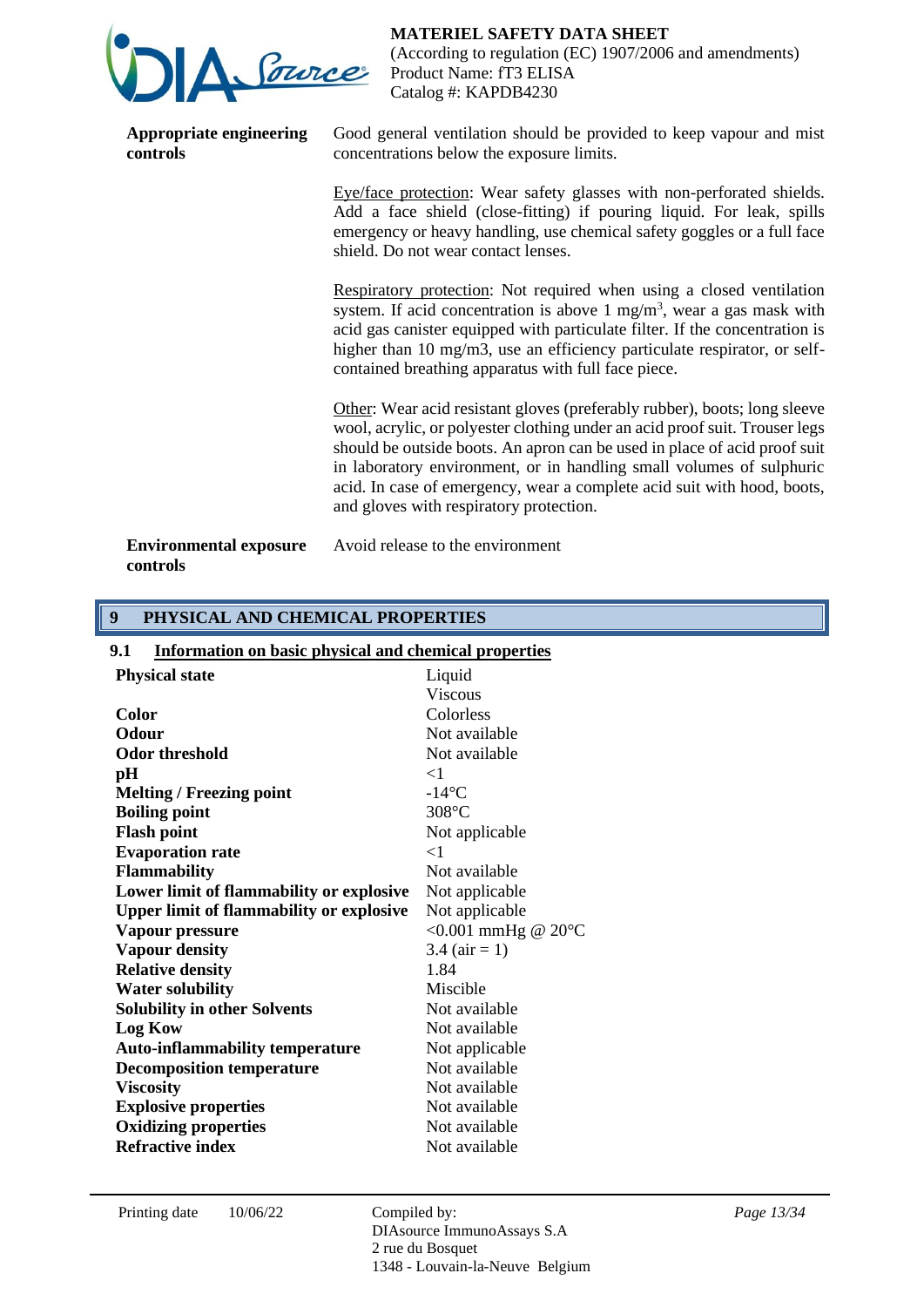

## **9.2 Other information**

No data available.

## **10 STABILITY AND REACTIVITY**

## **10.1 Reactivity**

Reacts violently with water, organic substances and base solutions with evolution of heat.

## **10.2 Chemical Stability**

Stable.

## **10.3 Possibility of hazardous reactions**

Under normal conditions of stock and use, hazardous reactions will not occur.

## **10.4 Conditions to Avoid**

Not available.

## **10.5 Incompatible materials**

Vigorous reactions with: water, alkaline solutions, metals, carbides, chlorates, fulminates, nitrates, picrates, strong oxidizing, reducing or combustible organic materials. Hazardous gases are evolved on contact with chemicals such as cyanides, sulfides and carbides.

## **10.6 Hazardous Decomposition Products**

Temperatures of  $\geq$  275° yield sulphur trioxide gas, which is toxic, corrosive and an oxidizer.

## **11 TOXICOLOGICAL INFORMATION**

| <b>Acute toxicity</b>              | Highly toxic. Erosion of teeth, lesions of the skin, bronchitis, mouth<br>inflammation, conjunctivitis, gastritis.                                                                                                    |            |
|------------------------------------|-----------------------------------------------------------------------------------------------------------------------------------------------------------------------------------------------------------------------|------------|
|                                    | LD50 (rat-oral) = $2140$ mg/kg<br>LC50 (mouse-ihl) = $160$ mg/m <sup>3</sup> (4hrs)<br>LC50 (rat-ihl) = $255 \text{ mg/m}^3$ (4 hrs)                                                                                  |            |
| <b>Inhalation</b>                  | Highly toxic by inhalation of fumes or acid mist. Causes irritations or<br>corrosive burns to the upper respiratory system, including nose, mouth,<br>and throat. Lung irritation and pulmonary edema can also occur. |            |
| <b>Ingestion</b>                   | Can cause irritation and corrosive burns to mouth, throat, and stomach.<br>Can be fatal if swallowed. Risk of vomiting, diarrhea, oesophagus and<br>stomach perforation.                                              |            |
| <b>Skin corrosion</b>              | Can cause severe burns and destruction of tissue. May cause destruction<br>of the dermis with impairment of the skin at site of contact to regenerate.                                                                |            |
| Eye damage                         | Extremely corrosive! Liquid contact causes irritation, corneal burns, and<br>conjunctivitis. Blindness may result, or severe or permanent injury. Mist<br>contact may irritate or burn.                               |            |
| <b>Respiratory sensibilisation</b> | Not available.                                                                                                                                                                                                        |            |
| Printing date<br>10/06/22          | Compiled by:<br>DIAsource ImmunoAssays S.A<br>2 rue du Bosquet<br>1348 - Louvain-la-Neuve Belgium                                                                                                                     | Page 14/34 |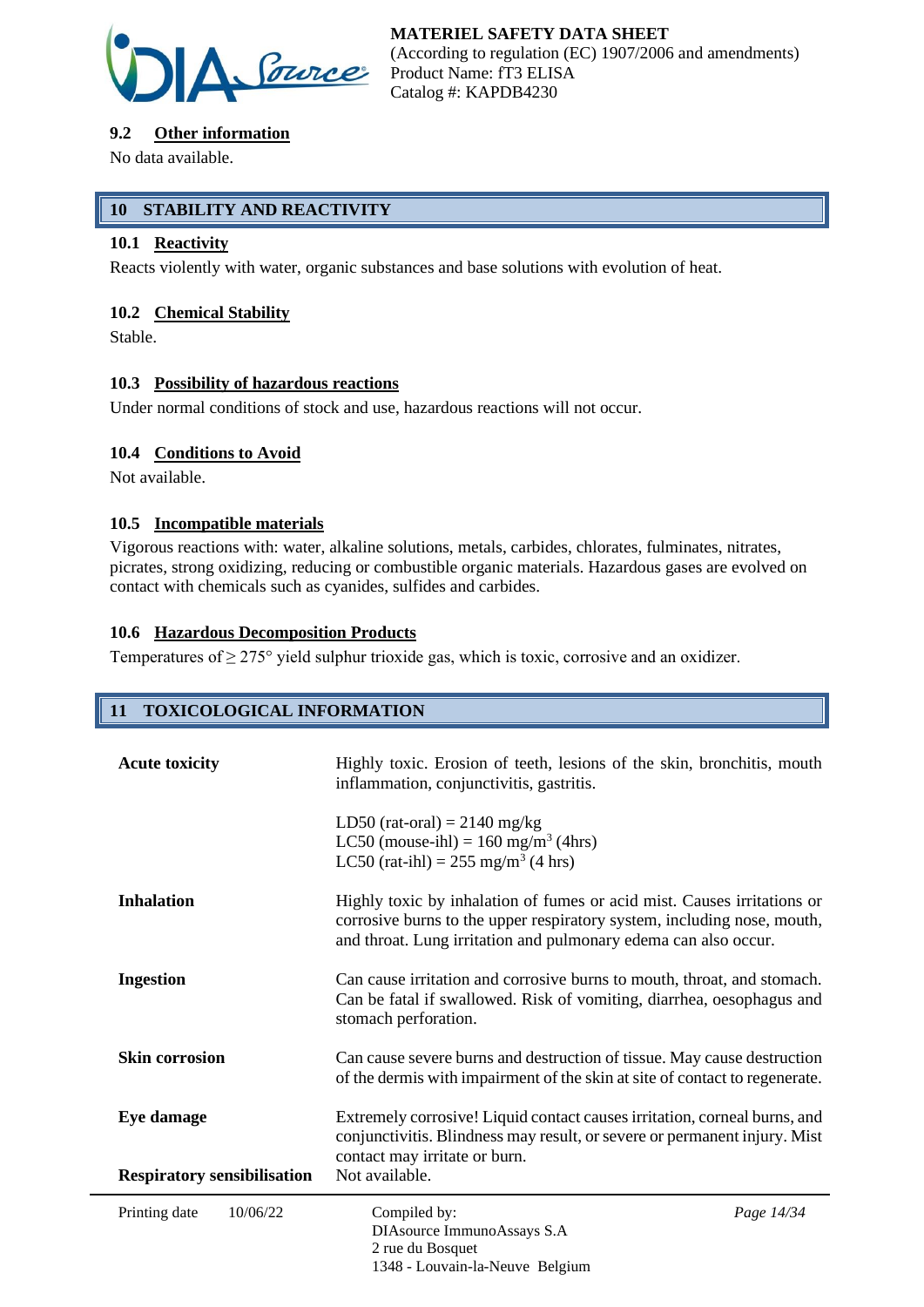

| <b>Germ cell mutagenicity</b>     | Not identified as a mutagen.                                                                                                                                          |
|-----------------------------------|-----------------------------------------------------------------------------------------------------------------------------------------------------------------------|
| Carcinogenicity                   | Suspected in humans.                                                                                                                                                  |
| <b>Toxic for reproduction</b>     | Not identified as toxic for reproduction.                                                                                                                             |
| Unique specific toxicity          | Not available.                                                                                                                                                        |
| <b>Repeated specific toxicity</b> | Not available.                                                                                                                                                        |
| <b>Aspiration hazard</b>          | Not available.                                                                                                                                                        |
| <b>Other information</b>          | Practical experience: none.<br>General notes: The classification was made according to the<br>calculation procedure of the preparation and harmonized classification. |

## **12 ECOLOGICAL INFORMATION**

## **12.1 Ecotoxicity**

Toxicity to aquatic life increases with lowering of pH.

## **12.2 Persistence and degradability**

Not available.

#### **12.3 Bioaccumulation**

Sulfate ion: Ubiquitous in the environment. Metabolized by micro-organisms and plants without bioaccumulation.

#### **12.4 Mobility in soil**

Easy soil seeping under rain action.

#### **12.5 Results of PBT and vPvB assessment**

Not available.

## **12.6 Other adverse effects**

Due to the product's composition, particular attention must be taken for transportation and storage. Protect from rain because the run-off water will become acidic and may be harmful to flora and fauna.

## **13 DISPOSAL CONSIDERATIONS**

## **13.1 Waste treatment methods**

Do not use the empty containers.

Waste disposal according to the Directives EC 75/442/EEC and 91/689/EEC in their latest versions by incineration or dispose of waste material

## **13.2 Waste code numbers/Waste identification**

No data available.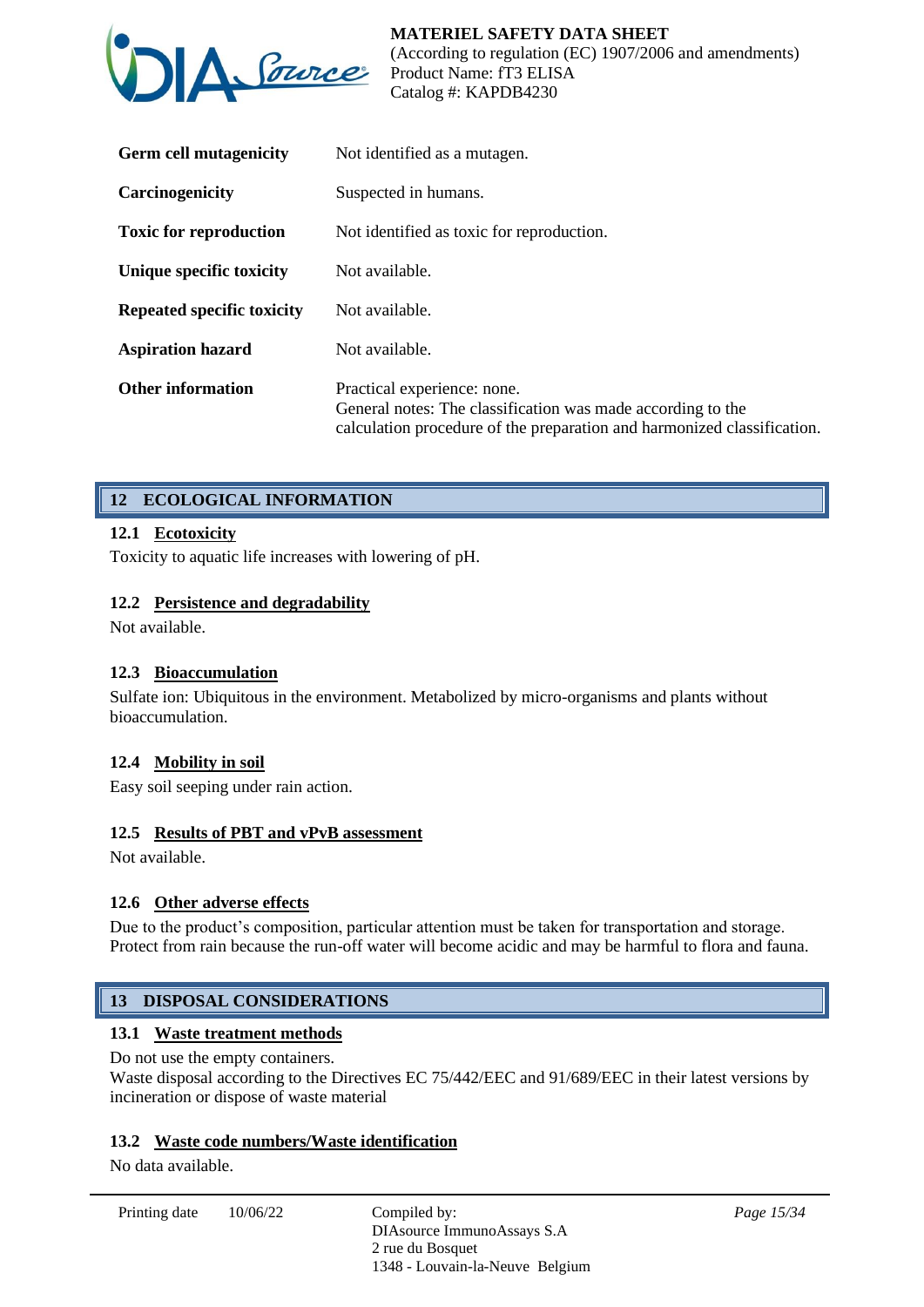

## **14 TRANSPORT INFORMATION**

|                                                                                        | <b>ADR</b>     | <b>ADN/ADNR</b> | <b>IMDG</b>    | <b>ICAO</b>    |
|----------------------------------------------------------------------------------------|----------------|-----------------|----------------|----------------|
| 14.1. UN number                                                                        | Not applicable |                 |                |                |
| 14.2. UN proper shipping<br>name                                                       | Not applicable |                 |                |                |
| 14.3. Transport hazard<br>class(es)                                                    | Not applicable |                 | Not applicable | Not applicable |
| 14.4. Packing group                                                                    | Not applicable |                 | Not applicable | Not applicable |
| 14.5. Environmental<br>hazards                                                         | Not available  | Not available   | Not available  | Not available  |
| <b>Hazard label</b>                                                                    |                |                 | Not applicable |                |
| <b>Classification code</b>                                                             |                |                 | Not applicable |                |
| 14.6. Special precautions for<br>user                                                  | Not available  |                 |                |                |
| 14.7. Transport in bulk<br>according to Annex II of<br>MARPOL73/78 and the IBC<br>Code | Not available  |                 |                |                |
| <b>Other information</b>                                                               | Not available  | Not available   | Not available  | Not available  |

## **15 REGULATORY INFORMATION**

## **15.1 Safety, health and environmental regulation/legislation specific for the substance or mixture**

#### **15.2 Chemical Safety Assessment**

No data available.

## **16 OTHER INFORMATION**

#### **Key or legend to abbreviations and acronyms**

ADN/ADNR: Regulations concerning the transport of dangerous substances in barges on inland waterways.

ADR/RID: European Agreement concerns the International Carriage of Dangerous Goods by Road/ Regulations concerning the international carriage of dangerous goods by rail.

CAS No.: Chemical Abstract Service Number

CLP: Classification, Labelling and Packaging

#### **Key literature references and sources for data**

No data available.

#### **Procedure used to derive the classification according to regulation (EC) n°1272/2008 (CLP)**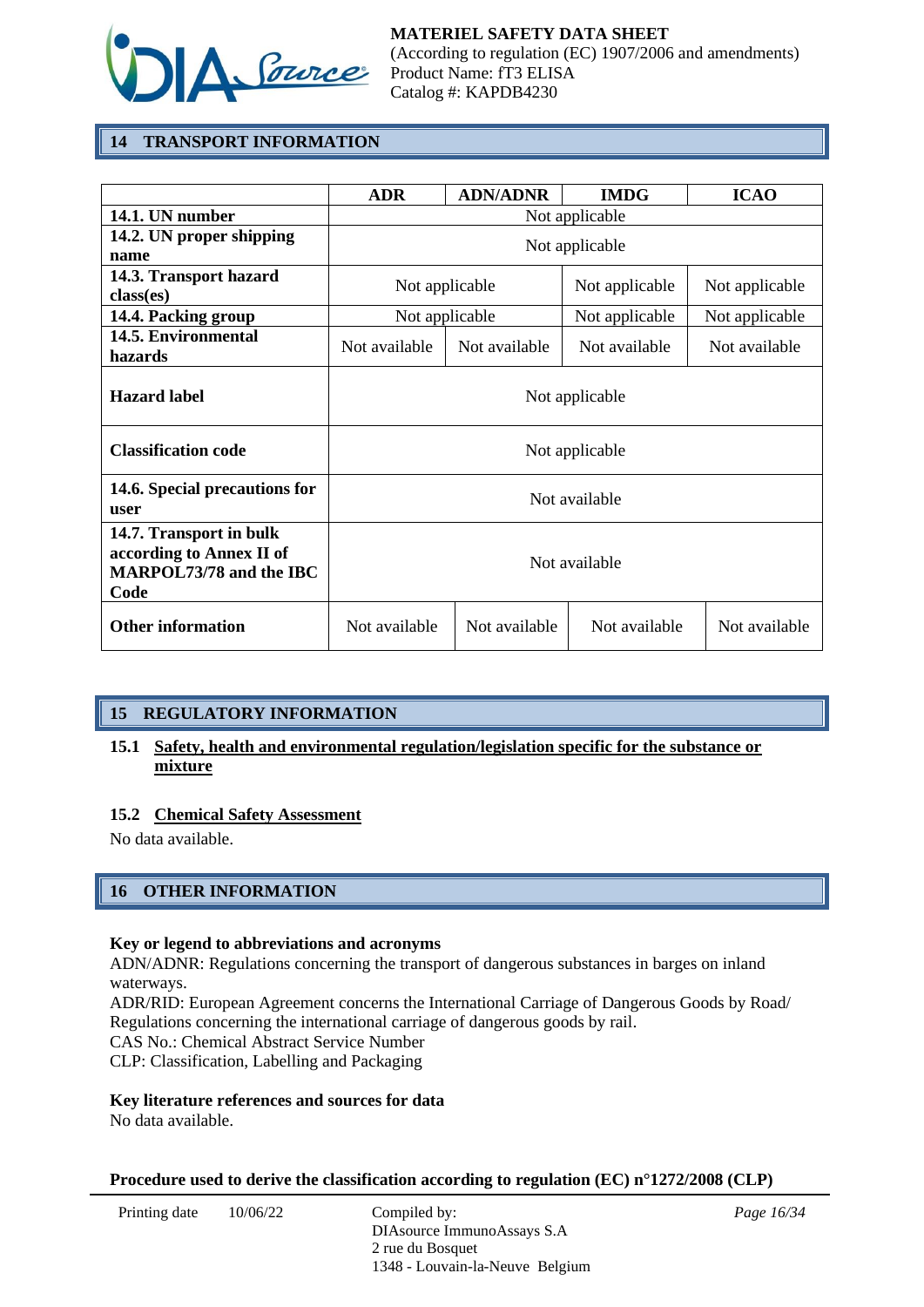



(According to regulation (EC) 1907/2006 and amendments) Product Name: fT3 ELISA Catalog #: KAPDB4230

Classification of the mixture is consistent with the method of valuation of regulation (EC) n°1272/2008.

## **List of relevant hazard statements and/or precautionary statements. (Full text of any statements which are not written out in full under section 3)**

Hazard statements (H):

H314 Causes severe skin burns and eye damage.

## **Advice on any training appropriate for workers to ensure protection of human health and the environment**

No data available

The information given in this Safety Data Sheet is based on our present knowledge and on European and national regulations. This Safety Data Sheet describes safety requirements relative to identified uses, it doesn't guarantee all the product properties particularly in the case of non-identified uses. The product mustn't be used for any uses other than those identified under heading 1. Since the user's working conditions are not known by us, it is the responsibility of the user to take all necessary measures to comply with legal requirements for specific uses and avoid negative health effects.

#### **Notification:**

English is acceptable for our MSDS as the following conditions are met:

• Medical specialists (users) are well educated in the English language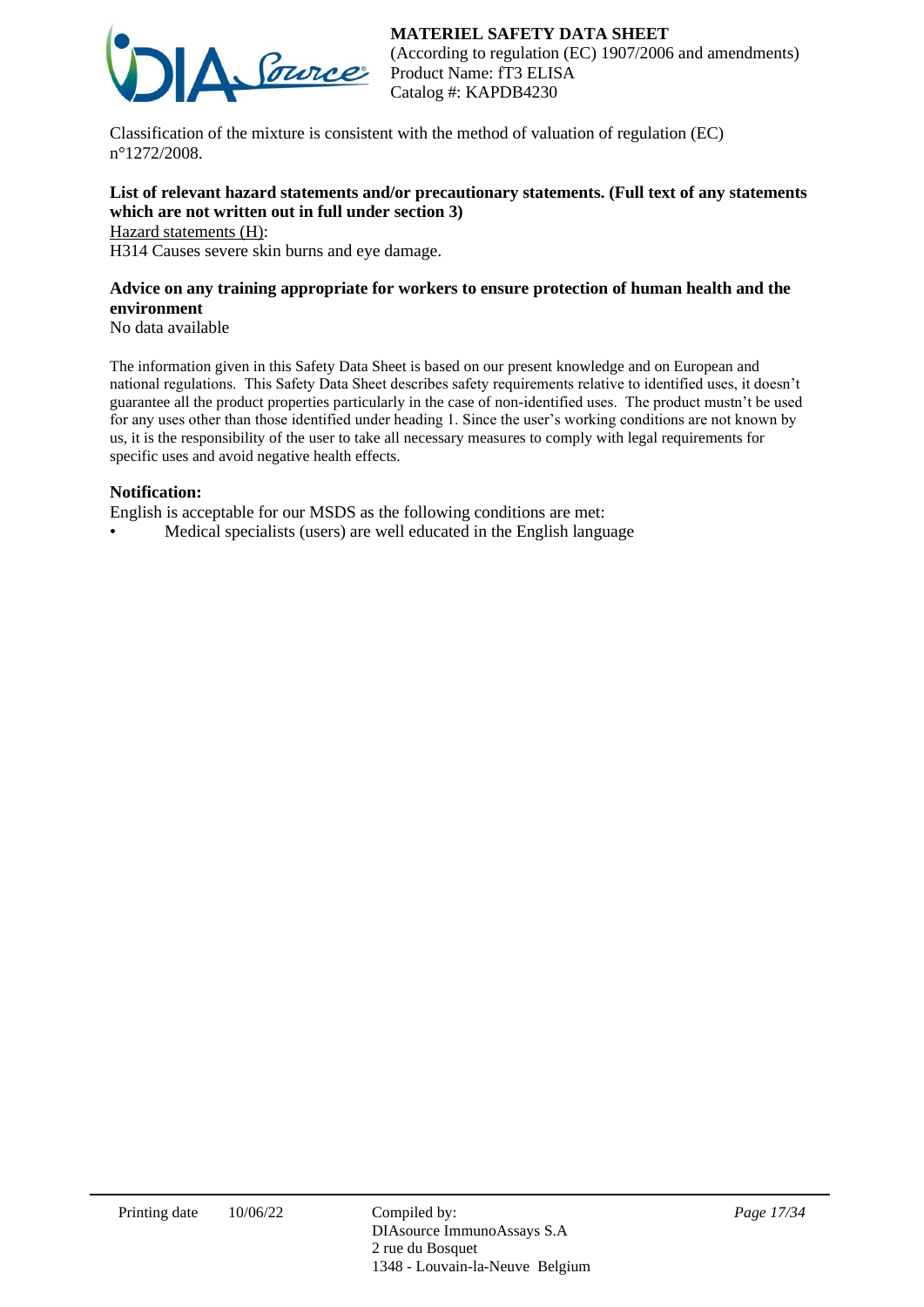

# **TMB SUBSTRATE**

## **1 INFORMATION OF THE SUBSTANCE/PREPARATION AND COMPANY**

#### **1.1 Product identifier**

Product Name: TMB Substrate

Catalog #: Component of the kit mentioned on the first page

## **1.2 Intended Use**

To be used as a component with ELISA kits according to the instructions provided with the kit. For laboratory use only Industrial use

## **1.3 Company**

DIAsource ImmunoAssays S.A. Rue du Bosquet, 2 B-1348 Louvain-la-Neuve Belgium Tel. Nr. +32 (0)10/84.99.11 E-mail: [products.support@diasource.be](mailto:products.support@diasource.be)

#### **1.4 Emergency telephone**

DIAsource (only office hours): +32 (0)10/84.99.23 Centre Anti-Poisons (BE) 070 245 245 Please refer to your local Anti-Poison Center!

## **2 HAZARDS IDENTIFICATION**

## **2.1 Classification of the substance or mixture**

**Classification according to Regulation (EC) No. 1272/2008 [CLP]** Not classfied.

#### **Adverse physicochemical, human health and environmental effects** No additional information available.

#### **2.2 Label elements**

**Labelling according to Regulation (EC) No. 1272/2008 [CLP]**

| <b>Hazard</b> pictogram   |          | Not applicable                  |            |  |
|---------------------------|----------|---------------------------------|------------|--|
| Signal word               |          | Not applicable                  |            |  |
| <b>Hazard statement</b>   |          | Not applicable                  |            |  |
| <b>Precaution</b>         |          | Not applicable                  |            |  |
| <b>Prevention</b>         |          | Not applicable                  |            |  |
| <b>Response</b>           |          | Not applicable                  |            |  |
| <b>Storage</b>            |          | Not applicable                  |            |  |
| <b>Disposal</b>           |          | Not applicable                  |            |  |
| <b>Additional Hazards</b> |          | Not applicable                  |            |  |
| Printing date             | 10/06/22 | Compiled by:                    | Page 18/34 |  |
|                           |          | DIAsource ImmunoAssays S.A      |            |  |
|                           |          | 2 rue du Bosquet                |            |  |
|                           |          | 1348 - Louvain-la-Neuve Belgium |            |  |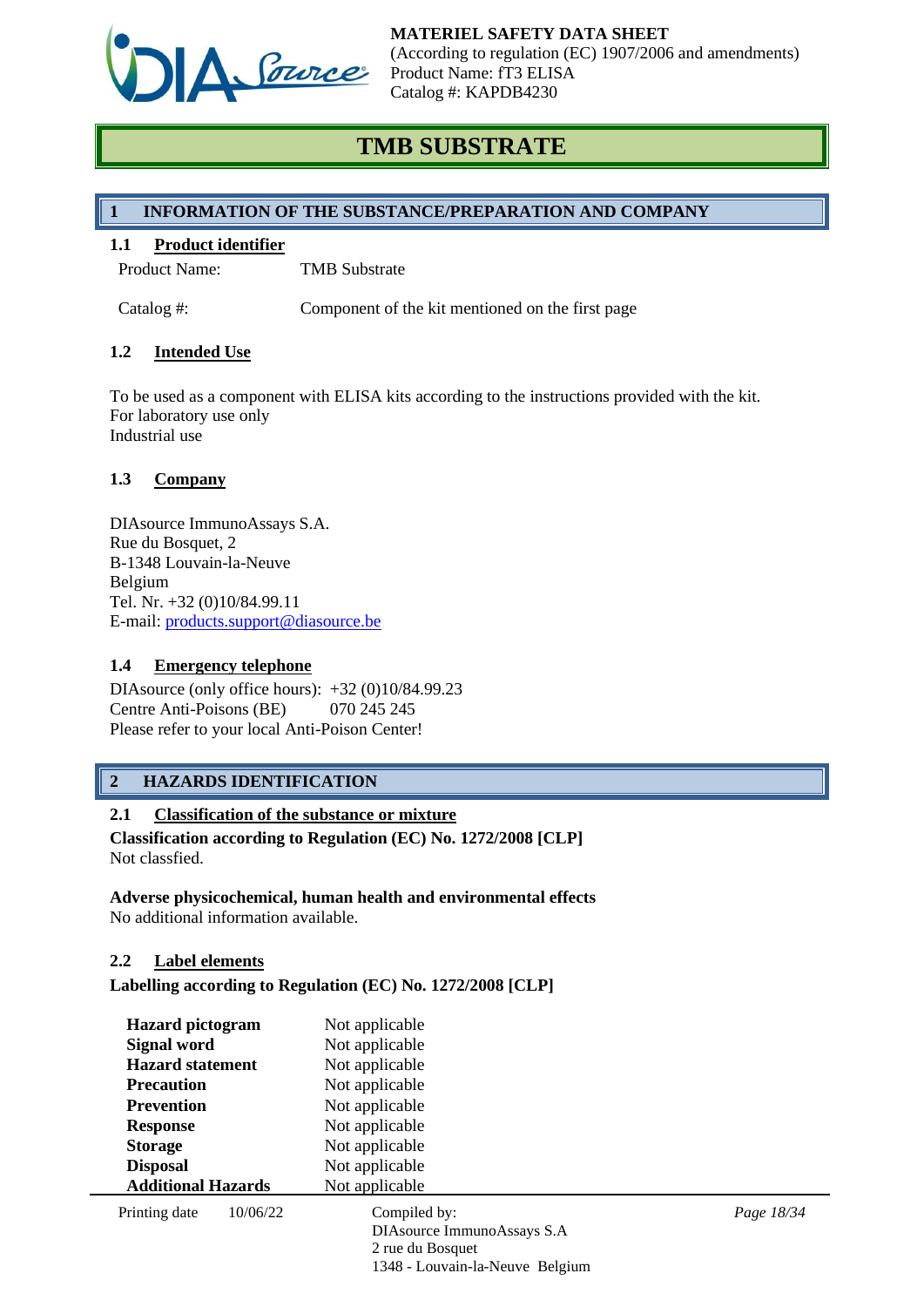

**2.3 Other hazards**

**Other hazards not contributing to the classification**

Contains oxidising substance(s) at  $\langle 0.5\% \rangle$ .

## **3 COMPOSITION/INFORMATION ON INGREDIENTS**

## **Classification according to Regulation (EC) No 1272/2008 (CLP)**

| <b>Name</b>         | <b>Product Identifier</b> | $\frac{6}{9}$ | <b>Classification according to</b><br><b>Regulation (EC) No. 1272/2008</b><br>[CLP] |
|---------------------|---------------------------|---------------|-------------------------------------------------------------------------------------|
| 2-Pyrrolidinone     | $(CAS-No.) 616-45-5$      | $1 - 6$       | Acute Tox. 4 (Oral), H302                                                           |
|                     | (EC-No.) 210-483-1        |               | Eye Irrit. 2, H319                                                                  |
| Urea, compound with | (CAS-No.) 124-43-6        | < 0.4         | Ox. Sol. 3, H272                                                                    |
| hydrogen peroxide   | (EC-No.) 204-701-4        |               | Skin Irrit. 2, H315                                                                 |
| (H2O2) (1:1)        |                           |               | Eye Dam. 1, H318                                                                    |

Full text of H- phrases: see section 16.

## **4 FIRST AID MEASURES**

## **4.1 Description of first aid measures**

| <b>First-aid measures after</b><br>inhalation | If breathing is difficult, remove victim to fresh air and keep at rest in a<br>position comfortable for breathing. Get medical advice/attention if you<br>feel unwell. |
|-----------------------------------------------|------------------------------------------------------------------------------------------------------------------------------------------------------------------------|
| <b>First-aid measures after</b>               | If skin irritation occurs: Wash skin with mild soap and water. Obtain                                                                                                  |
| skin contact                                  | medical attention if irritation persists.                                                                                                                              |
| <b>First-aid measures after</b>               | IF IN EYES: Rinse cautiously with water for several minutes. Remove                                                                                                    |
| eye contact                                   | contact lenses, if present and easy to do. Continue rinsing. If eye                                                                                                    |
|                                               | irritation persists: Get medical advice/attention.                                                                                                                     |
| <b>First-aid measures after</b>               | Do NOT induce vomiting. Rinse mouth. Never give anything by                                                                                                            |
| ingestion                                     | mouth to an unconscious person. Get medical advice/attention if you                                                                                                    |
|                                               | feel unwell.                                                                                                                                                           |

#### **4.2 Most important symptoms and effects, both acute and delayed**

| Symptoms/effects after<br>inhalation  | May cause irritation to the respiratory tract.                                                                                                    |
|---------------------------------------|---------------------------------------------------------------------------------------------------------------------------------------------------|
| Symptoms/effects after                | May cause skin irritation. Repeated exposure may cause skin dryness                                                                               |
| skin contact                          | or cracking.                                                                                                                                      |
| Symptoms/effects after<br>eye contact | May cause eye irritation. Symptoms may include discomfort or pain,<br>excess blinking and tear production, with possible redness and<br>swelling. |
| Symptoms/effects after                | May be harmful if swallowed. May cause gastrointestinal irritation,                                                                               |
| ingestion                             | nausea, vomiting and diarrhea.                                                                                                                    |

#### **4.3 Indication of any immediate medical attention and special treatment needed**

Symptoms may be delayed. In case of accident or if you feel unwell, seek medical advice immediately (show the label where possible).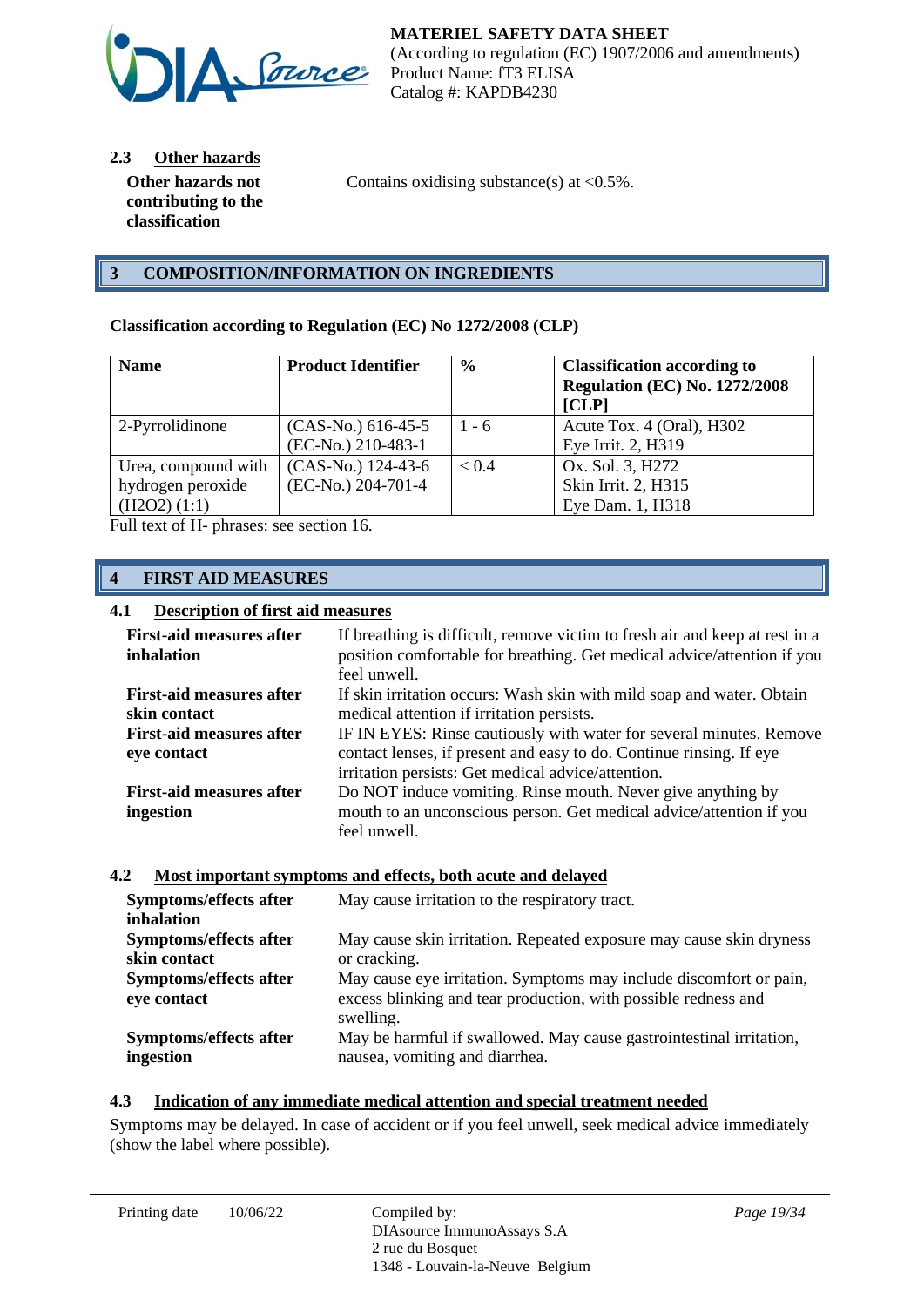

## **5 FIRE FIGHTING MEASURES**

| <b>Extinguishing media</b><br>5.1 |                                                           |
|-----------------------------------|-----------------------------------------------------------|
| <b>Suitable Extinguishing</b>     | Use extinguishing media appropriate for surrounding fire. |
| <b>Media:</b>                     |                                                           |
| <b>Unsuitable Extinguishing</b>   | None known.                                               |
| <b>Media:</b>                     |                                                           |
|                                   |                                                           |

#### **5.2 Special hazards arising from the substance or mixture**

Fire hazard : Products of combustion may include, and are not limited to: oxides of carbon. Contains oxidising substance(s) at  $\langle 0.5\% \rangle$ .

## **5.3 Advice for fire fighters**

**Protection of Firefighters:** Keep upwind of fire. Wear full firefighting turn-out gear (full Bunker gear) and respiratory protection (SCBA).

## **6 ACCIDENTAL RELEASE MEASURES**

## **6.1 Personal precaution, protective equipment and emergency procedures**

**General measures :** Use personal protection recommended in Section 8. Isolate the hazard area and deny entry to unnecessary and unprotected personnel.

## 6.1.1 For non-emergency personnel

No additional information available.

## 6.1.2 For emergency responders

No additional information available.

## **6.2 Environmental Precautions**

Prevent entry to sewers and public waters. Do not allow to enter drains or water courses.

#### **6.3 Methods and material for containment and cleaning-up**

| <b>Methods for</b><br><b>Containment:</b> | Absorb and/or contain spill with inert material (sand, vermiculite or<br>other appropriate material), then place in suitable container. Do not |  |
|-------------------------------------------|------------------------------------------------------------------------------------------------------------------------------------------------|--|
|                                           | flush into surface water or sewer system. Wear recommended personal                                                                            |  |
| <b>Methods for Cleaning-Up:</b>           | protective equipment.<br>Sweep or shovel spills into appropriate container for disposal. Provide                                               |  |
|                                           | ventilation. Flush contaminated areas with plenty of water.                                                                                    |  |

### **6.4 Reference to other sections**

For further information refer to section 8: "Exposure controls/personal protection".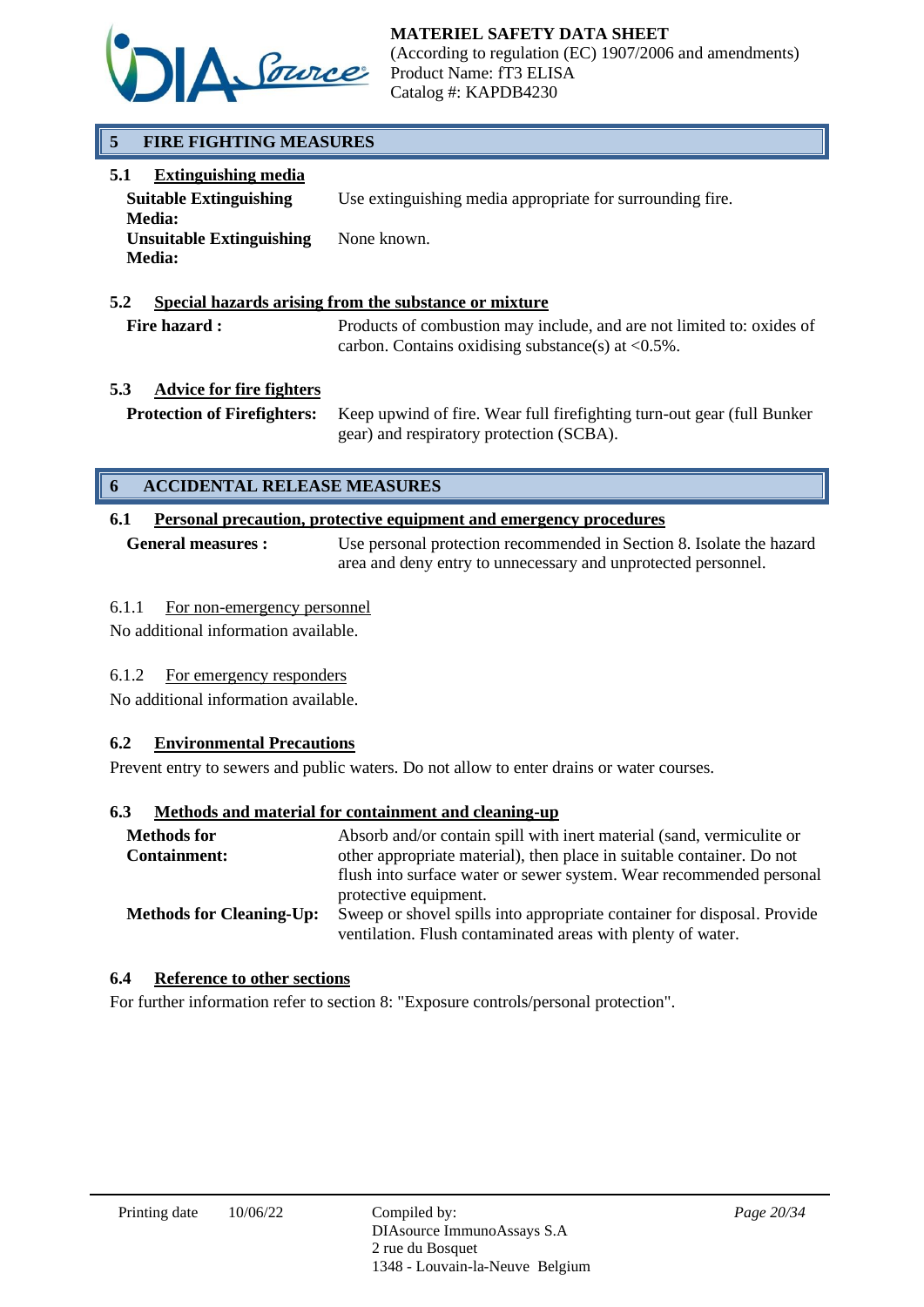

## **7 HANDLING AND STORAGE**

## **7.1 Precautions for safe handling**

| <b>Handling:</b>               | Avoid contact with eyes, skin and clothing. Avoid breathing<br>dust/fume/gas/mist/vapours/spray. Do not swallow. Handle and open<br>container with care. When using do not eat, drink or smoke. Provide<br>adequate ventilation. Do not handle until all safety precautions have |
|--------------------------------|----------------------------------------------------------------------------------------------------------------------------------------------------------------------------------------------------------------------------------------------------------------------------------|
| <b>General Hygiene Advice:</b> | been read and understood. Use personal protective equipment as<br>required.<br>Wash contaminated clothing before reuse. Always wash hands after<br>handling the product.                                                                                                         |

## **7.2 Conditions for safe storage, including any incompatibilities**

| <b>Storage:</b> | Keep out of the reach of children. Keep container tightly closed. Store |
|-----------------|-------------------------------------------------------------------------|
|                 | in a dry, cool and well-ventilated place. Store in correctly labelled   |
|                 | container. Keep away from food, drink and animal feeding stuffs.        |

## **7.3 Specific Use(s)**

**End uses:** Not available.

## **8 EXPOSURE CONTROLS/PERSONAL PROTECTION**

## **8.1 Control parameters**

No additional information available.

#### **8.2 Exposure controls**

| Appropriate engineering<br>controls:<br><b>Hand protection:</b> | Ensure good ventilation of the work station. Provide readily<br>accessible eye wash stations and safety showers.<br>Chemical resistant gloves (according to European standard NF EN                                                               |
|-----------------------------------------------------------------|---------------------------------------------------------------------------------------------------------------------------------------------------------------------------------------------------------------------------------------------------|
|                                                                 | 374 or equivalent)                                                                                                                                                                                                                                |
| Eye protection:                                                 | Safety eyewear complying with an approved standard such as the<br>European Standard EN166 should be used when a risk assessment<br>indicates this is necessary to avoid exposure to liquid splashes,<br>mists or dusts.                           |
| Skin and body protection:                                       | Wear suitable protective clothing                                                                                                                                                                                                                 |
| <b>Respiratory protection:</b>                                  | In case of insufficient ventilation, wear suitable respiratory<br>equipment. Respirator selection must be based on known or<br>anticipated exposure levels, the hazards of the product and the<br>safe working limits of the selected respirator. |
| <b>Environmental exposure</b><br>controls:                      | Avoid release to the environment.                                                                                                                                                                                                                 |
| <b>Other information:</b>                                       | Handle in accordance with good industrial hygiene and safety<br>procedures. Do not eat, drink or smoke when using this product.                                                                                                                   |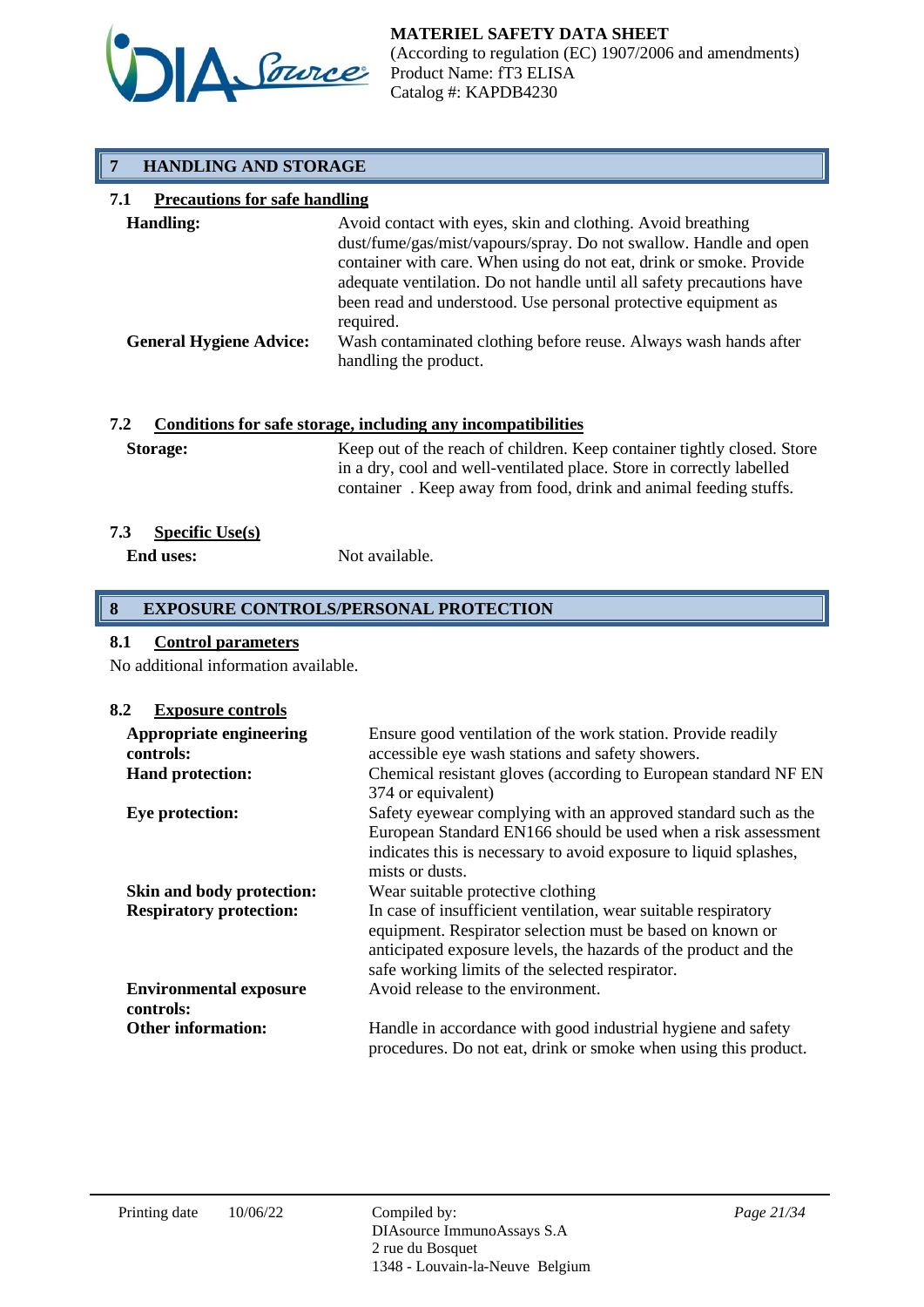

## **9 PHYSICAL AND CHEMICAL PROPERTIES**

## **9.1 Information on basic physical and chemical properties**

| <b>Physical state</b>                        | Liquid            |
|----------------------------------------------|-------------------|
| <b>Appearance</b>                            | Liquid            |
| <b>Color</b>                                 | Clear/light blue  |
| Odour                                        | Characteristic    |
| Odor threshold                               | No data available |
| pН                                           | $3.1 - 3.5$       |
| <b>Relative evaporation rate</b>             | No data available |
| (butylacetate=1)                             |                   |
| <b>Melting point</b>                         | No data available |
| <b>Freezing point</b>                        | No data available |
| <b>Boiling point</b>                         | No data available |
| <b>Flash point</b>                           | No data available |
| <b>Auto-ignition temperature</b>             | No data available |
| <b>Decomposition temperature</b>             | No data available |
| <b>Flammability (solid, gas)</b>             | Not flammable     |
| Vapour pressure                              | No data available |
| Relative vapour density at 20 $\degree$ C    | No data available |
| <b>Relative density</b>                      | No data available |
| <b>Solubility</b>                            | Soluble in water  |
| <b>Partition coefficient n-octanol/water</b> | No data available |
| <b>Viscosity, kinematic</b>                  | No data available |
| Viscosity, dynamic                           | No data available |
| <b>Explosive properties</b>                  | No data available |
| <b>Oxidising properties</b>                  | No data available |
| <b>Explosive limits</b>                      | No data available |

#### **9.2 Other information**

No additional information available.

## **10 STABILITY AND REACTIVITY**

#### **10.1 Reactivity**

No dangerous reaction known under conditions of normal use.

#### **10.2 Chemical Stability**

Stable under normal storage conditions.

#### **10.3 Possibility of hazardous reactions**

No dangerous reaction known under conditions of normal use.

#### **10.4 Conditions to Avoid**

Incompatible materials. Extreme temperatures.

#### **10.5 Incompatible materials**

Combustible materials. Strong oxidizing agents.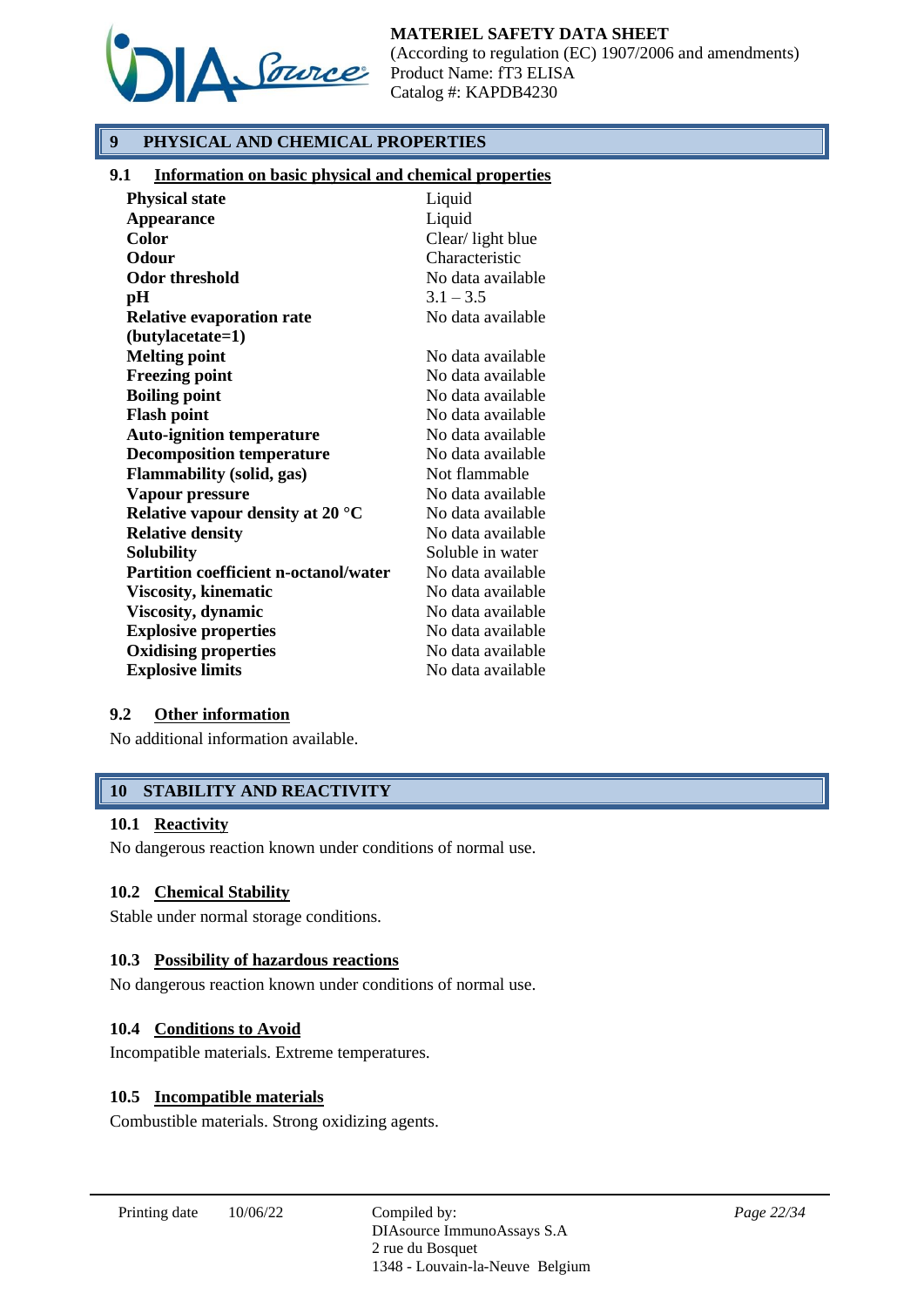

## **10.6 Hazardous Decomposition Products**

May include, and are not limited to: oxides of carbon.

## **11 TOXICOLOGICAL INFORMATION**

#### **11.1 Information on toxicological effects**

| <b>Acute toxicity (oral)</b>       | Not classified. |
|------------------------------------|-----------------|
| <b>Acute toxicity (dermal)</b>     | Not classified. |
| <b>Acute toxicity (inhalation)</b> | Not classified. |

| $2$ -Pyrrolidinone (616-45-5) |                                 |
|-------------------------------|---------------------------------|
| LD50 oral rat                 | $328 \text{ mg/kg}$             |
| LD50 dermal rabbit            | $>$ 2000 mg/kg                  |
| LC50 inhalation rat           | $> 80$ ppm (Exposure time: 8 h) |

| <b>Skin corrosion/irritation</b> | Not classified.                                                   |
|----------------------------------|-------------------------------------------------------------------|
| <b>Additional information</b>    | pH: $3.1 - 3.5$                                                   |
| <b>Serious eye</b>               | Based on available data, the classification criteria are not met. |
| damage/irritation                |                                                                   |
| <b>Additional information</b>    | Not classified.                                                   |
| <b>Respiratory or skin</b>       | pH: $3.1 - 3.5$                                                   |
| sensitisation                    |                                                                   |
| <b>Additional information</b>    | Based on available data, the classification criteria are not met. |
| <b>Germ cell mutagenicity</b>    | Not classified.                                                   |
| <b>Additional information</b>    | Based on available data, the classification criteria are not met. |
| Carcinogenicity                  | Not classified.                                                   |
| <b>Additional information</b>    | Based on available data, the classification criteria are not met. |
| <b>Reproductive toxicity</b>     | Not classified.                                                   |
| <b>Additional information</b>    | Based on available data, the classification criteria are not met. |
| <b>STOT-single exposure</b>      | Not classified.                                                   |
| <b>Additional information</b>    | Based on available data, the classification criteria are not met. |
| <b>STOT-repeated exposure</b>    | Not classified.                                                   |
| <b>Additional information</b>    | Based on available data, the classification criteria are not met. |
| <b>Aspiration hazard</b>         | Not classified.                                                   |
| <b>Additional information</b>    | Based on available data, the classification criteria are not met. |
| <b>Other information</b>         | Likely routes of exposure: ingestion, inhalation, skin and eye.   |

## **12 ECOLOGICAL INFORMATION**

## **12.1 Ecotoxicity**

| Ecology - general<br>Unknown hazards to the<br>aquatic environment (CLP) | May cause long-term adverse effects in the aquatic environment.<br>Contains 0.4 % of components with unknown hazards to the<br>aquatic environment. |
|--------------------------------------------------------------------------|-----------------------------------------------------------------------------------------------------------------------------------------------------|
| <b>Hazardous to the aquatic</b><br>environment, short-term<br>(acute)    | Not classified.                                                                                                                                     |
| <b>Hazardous to the aquatic</b><br>environment, long-term<br>(chronic)   | Not classified.                                                                                                                                     |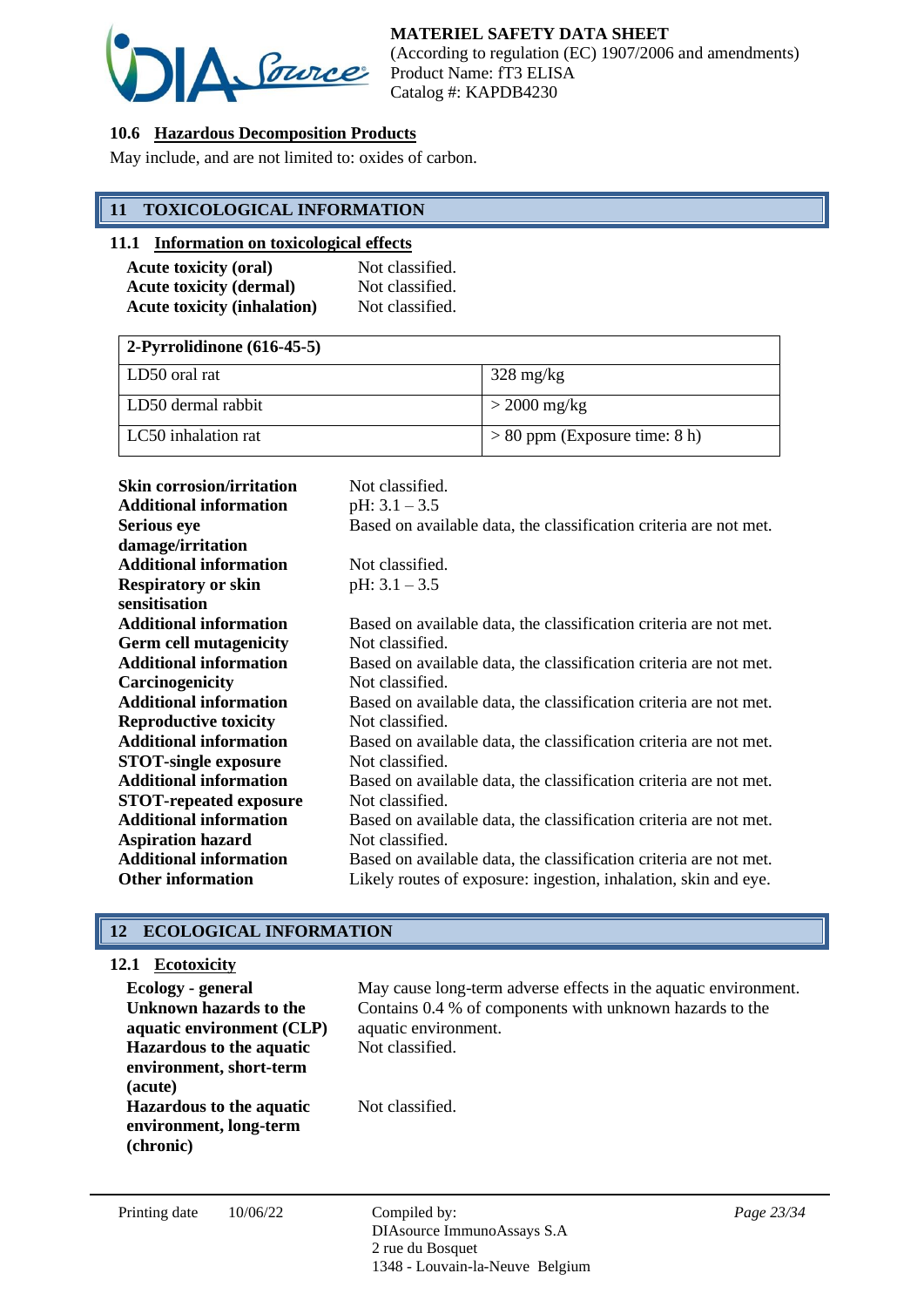

| 2-Pyrrolidinone $(616-45-5)$ |                                          |
|------------------------------|------------------------------------------|
| LC50 fish 1                  | $4600 - 10000$ mg/l (Exposure time: 96 h |
|                              | - Species: Brachydanio rerio [static])   |
| $EC50$ 72h algae $(1)$       | 250 mg/l (Species: Desmodesmus           |
|                              | subspicatus)                             |
| $EC50$ 96h algae $(1)$       | 84 mg/l (Species: Desmodesmus            |
|                              | subspicatus)                             |

## **12.2 Persistence and degradability**

#### **TMB Substrate**

| $\cdots$               |                  |
|------------------------|------------------|
| <b>Persistence and</b> | Not established. |
| degradability          |                  |

#### **12.3 Bioaccumulation**

| <b>TMB Substrate</b>             |                             |
|----------------------------------|-----------------------------|
| <b>Bioaccumulative potential</b> | Not established.            |
| $2$ -Pyrrolidinone $(616-45-5)$  |                             |
| <b>Partition coefficient n-</b>  | $-0.71$ (at $25^{\circ}$ C) |

## **12.4 Mobility in soil**

**octanol/water**

No additional information available.

#### **12.5 Results of PBT and vPvB assessment**

No additional information available.

#### **12.6 Other adverse effects**

Additional information : No other effects known.

## **13 DISPOSAL CONSIDERATIONS**

#### **13.1 Waste treatment methods**

**Product/Packaging disposal recommendations** Dispose in a safe manner in accordance with local/national regulations. Do not reuse container. Recycle empty containers where allowed.

## **14 TRANSPORT INFORMATION**

## **14.1 UN number**

Not regulated.

## **14.2 UN proper shipping name**

Proper Shipping Name (ADR) : Not regulated

#### **14.3 Transport hazard class(es)**

Transport hazard class(es) (ADR) : Not regulated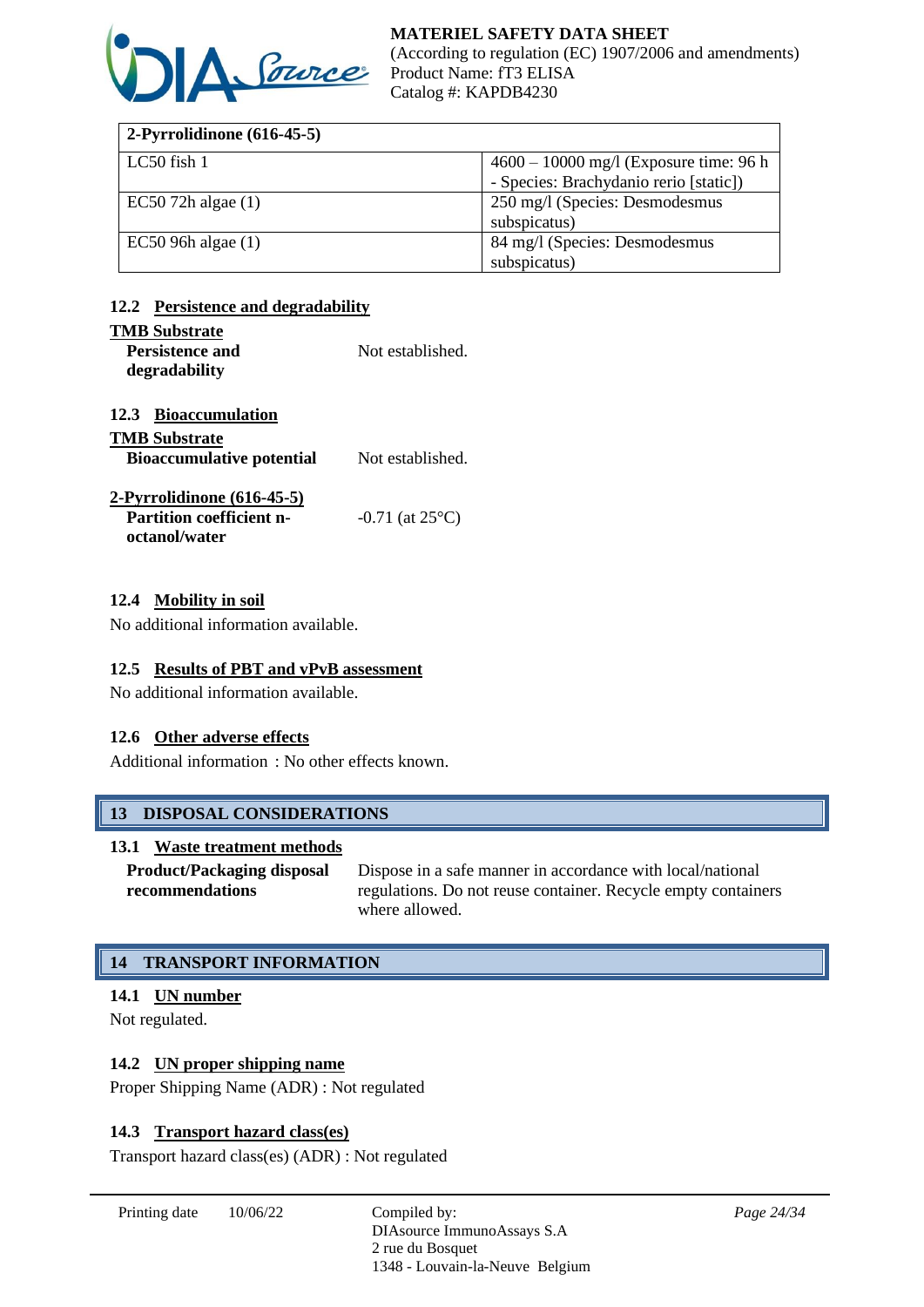

## **14.4 Packing group**

Packing group (ADR) : Not regulated.

## **14.5 Environmental hazards**

Dangerous for the environment : No Other information : No supplementary information available.

## **14.6 Special precautions for user**

Special transport precautions : Do not handle until all safety precautions have been read and understood.

Overland transport : Not regulated.

## **14.7 Transport in bulk according to Annex II of MARPOL73/78 and IBC Code**

Not applicable.

## **15 REGULATORY INFORMATION**

## **15.1 Safety, health and environmental regulation/legislation specific for the substance or mixture**

## **EU-Regulations**

Contains no REACH substances with Annex XVII restrictions

Contains no REACH candidate substance.

Contains no REACH Annex XIV substances

Contains no substance subject to Regulation (EU) No 649/2012 of the European Parliament and of the Council of 4 July 2012 concerning the export and import of hazardous chemicals.

Contains no substance subject to Regulation (EU) No 2019/1021 of the European Parliament and of the Council of 20 June 2019 on persistent organic pollutants

## **15.2 Chemical Safety Assessment**

No chemical safety assessment has been carried out.

## **16 OTHER INFORMATION**

#### **Legend:**

°C – Degrees Celsius °F – Degrees Fahrenheit ADR – European Agreement concerning the International Carriage of Dangerous Goods by Road. ACGIH – American Conference of Governmental Industrial Hygienists ATE – Acute Toxicity Estimate BCF – Bioconcentration Factor BEI – Biological Exposure Index CAS – Chemical Abstracts Service CLP – Regulation (EC) No 1272/2008 on the Classification, Labeling and Packaging of substances and mixtures. cP – centipoise (unit of dynamic viscosity) cSt – centistokes (unit of kinematic viscosity) DNEL – Derived No-effect Level EC50 – Half maximal effective concentration ECHA – European Chemicals Agency EC-No. – European Community number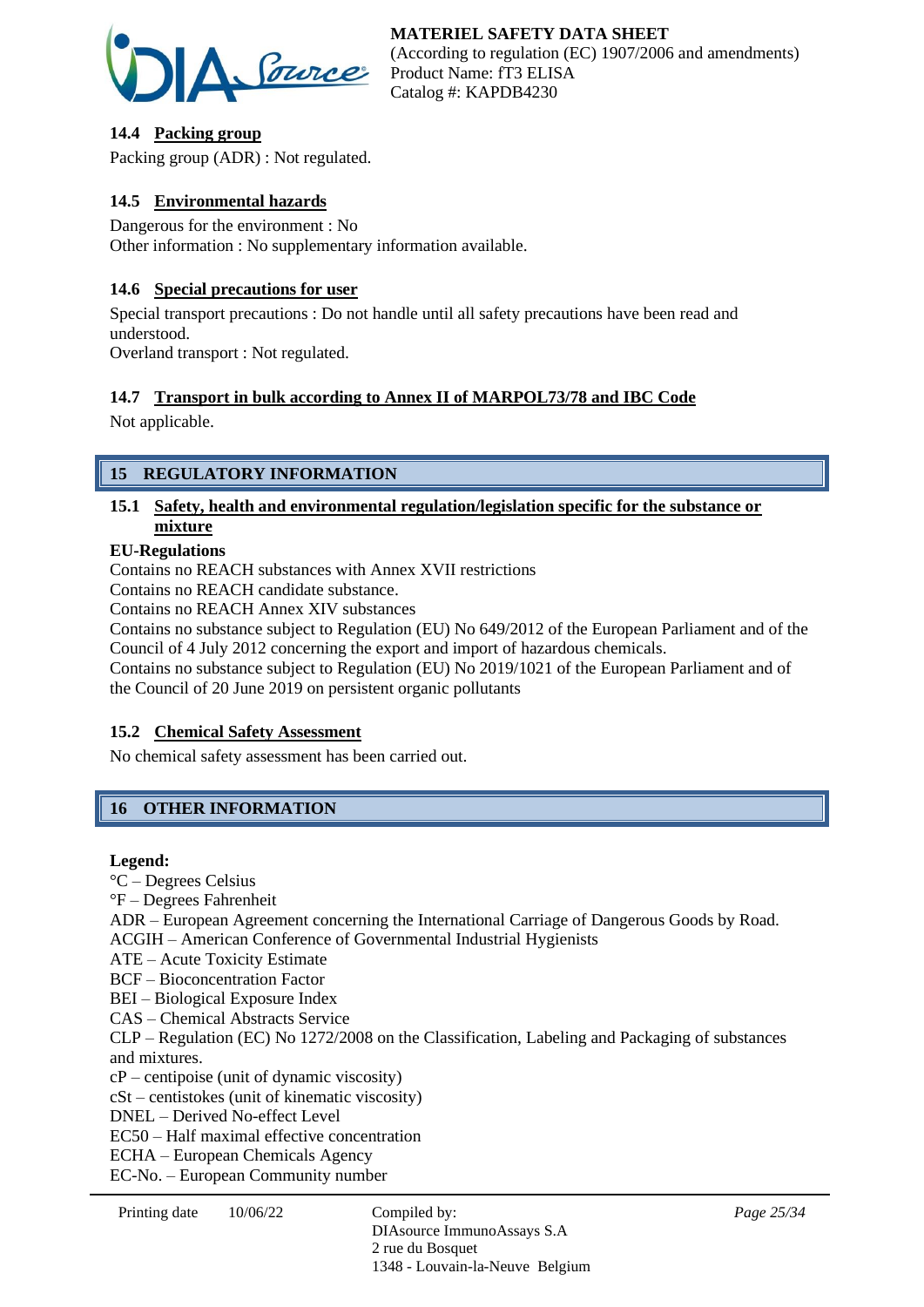## **MATERIEL SAFETY DATA SHEET**



(According to regulation (EC) 1907/2006 and amendments) Product Name: fT3 ELISA Catalog #: KAPDB4230

EU – European Union GHS – Globally Harmonized System of Classification and Labelling of Chemicals  $h -$  Hours IATA – International Air Transport Association IDLH – Immediately Dangerous to Life or Health IMDG – International Maritime Dangerous Goods IOELV – Indicative Occupational Exposure Limit Value kPa – kilopascal Kow – Octanol-Water Partition Coefficient LC50 – Median Lethal Concentration LD50 – Median Lethal Dose mg/l – Milligram per liter mg/kg – Milligram per kilogram mg/m3 – Milligram per cubic meter Min – Minutes NIOSH – National Institute for Occupational Safety and Health NOEC – No Observed Effect Concentration N.O.S. – Not Otherwise Specified OEL – Occupational Exposure Limit PBT - Persistent, Bioaccumulative and Toxic ppm – Parts per million PVC – Polyvinyl chloride REACH - Registration, Evaluation, Authorisation and Restriction of Chemicals Regulation (EC) No 1907/2006 RID – European Agreement concerning the International Carriage of Dangerous Goods by Rail SDS – Safety Data Sheet STEL – Short Term Exposure Limit TLV – Threshold Limit Value TWA – Time Weighted Average UN – United Nations vPvB - Very Persistent and Very Bioaccumulative

## **Key literature references and sources for data**

REGULATION (EC) No 1272/2008 OF THE EUROPEAN PARLIAMENT AND OF THE COUNCIL of 16 December 2008 on classification, labelling and packaging of substances and mixtures, amending and repealing Directives 67/548/EEC and 1999/45/EC, and amending Regulation (EC) No 1907/2006

#### **Relevant H- and EUH- Phrases:**

Acute Tox. 4 (Oral) : Acute toxicity (oral), Category 4 Eye Dam. 1 : Serious eye damage/eye irritation, Category 1 Eye Irrit. 2 : Serious eye damage/eye irritation, Category 2 Ox. Sol. 3 : Oxidising Solids, Category 3 Skin Irrit. 2 : Skin corrosion/irritation, Category 2 H272 : May intensify fire; oxidiser. H302 : Harmful if swallowed. H315 : Causes skin irritation. H318 : Causes serious eye damage. H319 : Causes serious eye irritation.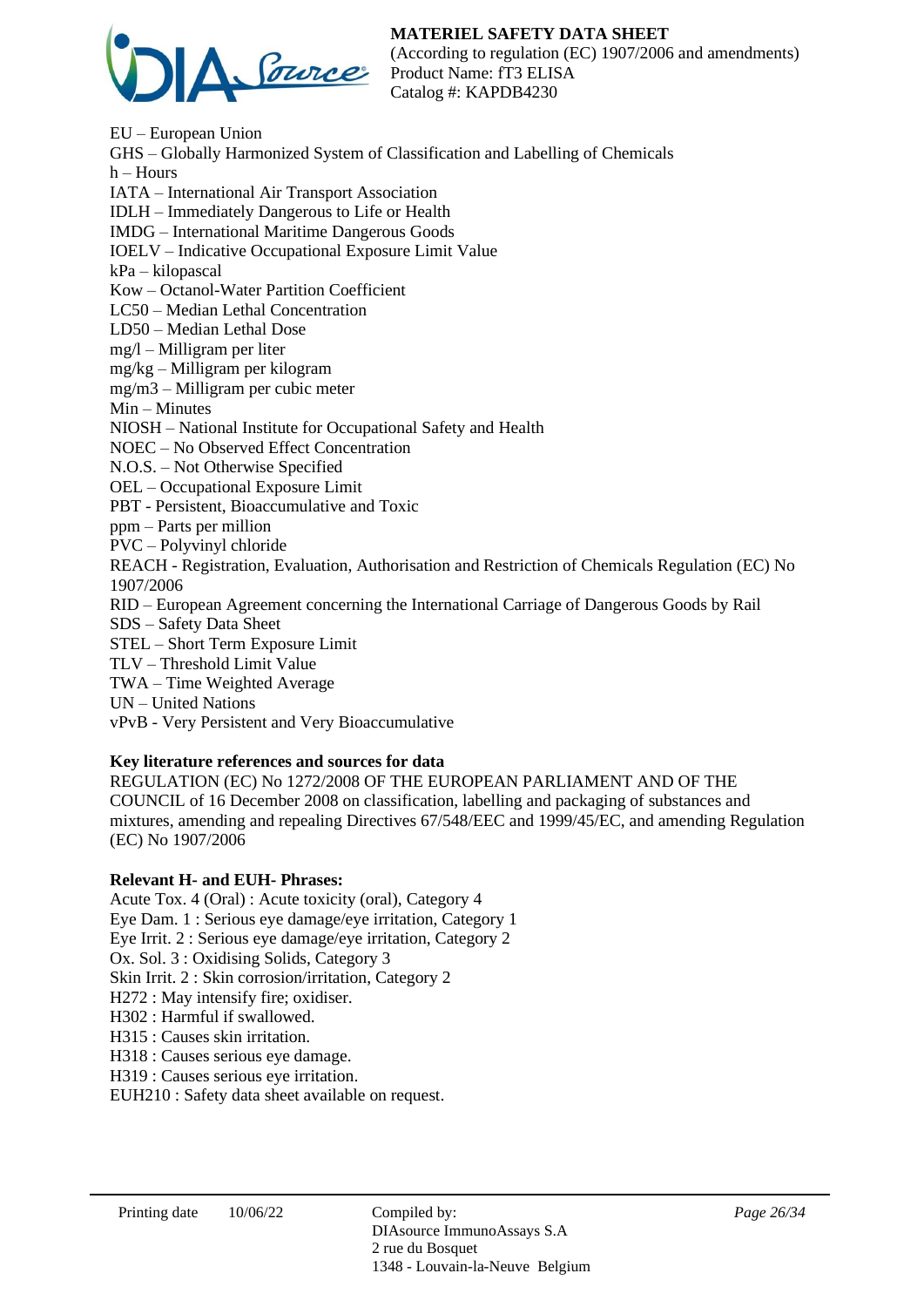## **MATERIEL SAFETY DATA SHEET**



(According to regulation (EC) 1907/2006 and amendments) Product Name: fT3 ELISA Catalog #: KAPDB4230

**Disclaimer:** We believe the statements, technical information and recommendations contained herein are reliable, but they are given without warranty or guarantee of any kind. The information contained in this document applies to this specific material as supplied. It may not be valid for this material if it is used in combination with any other materials. It is the user's responsibility to satisfy oneself as to the suitability and completeness of this information for the user's own particular use.

The information given in this Safety Data Sheet is based on our present knowledge on European and regulations. This Safety Data Sheet describes safety requirements relative to identified uses, it does not guarantee all the product properties particularly in the case of non-identified uses. The product must not be used for any uses other than those identified under heading 1. Since the user's working conditions are not known by us, it is the responsibility of the user to take all necessary measures to comply with legal requirements for specific uses and avoid negative health effects.

## **Notification:**

English is acceptable for our MSDS as the following conditions are met:

• Medical specialists (users) are well educated in the English language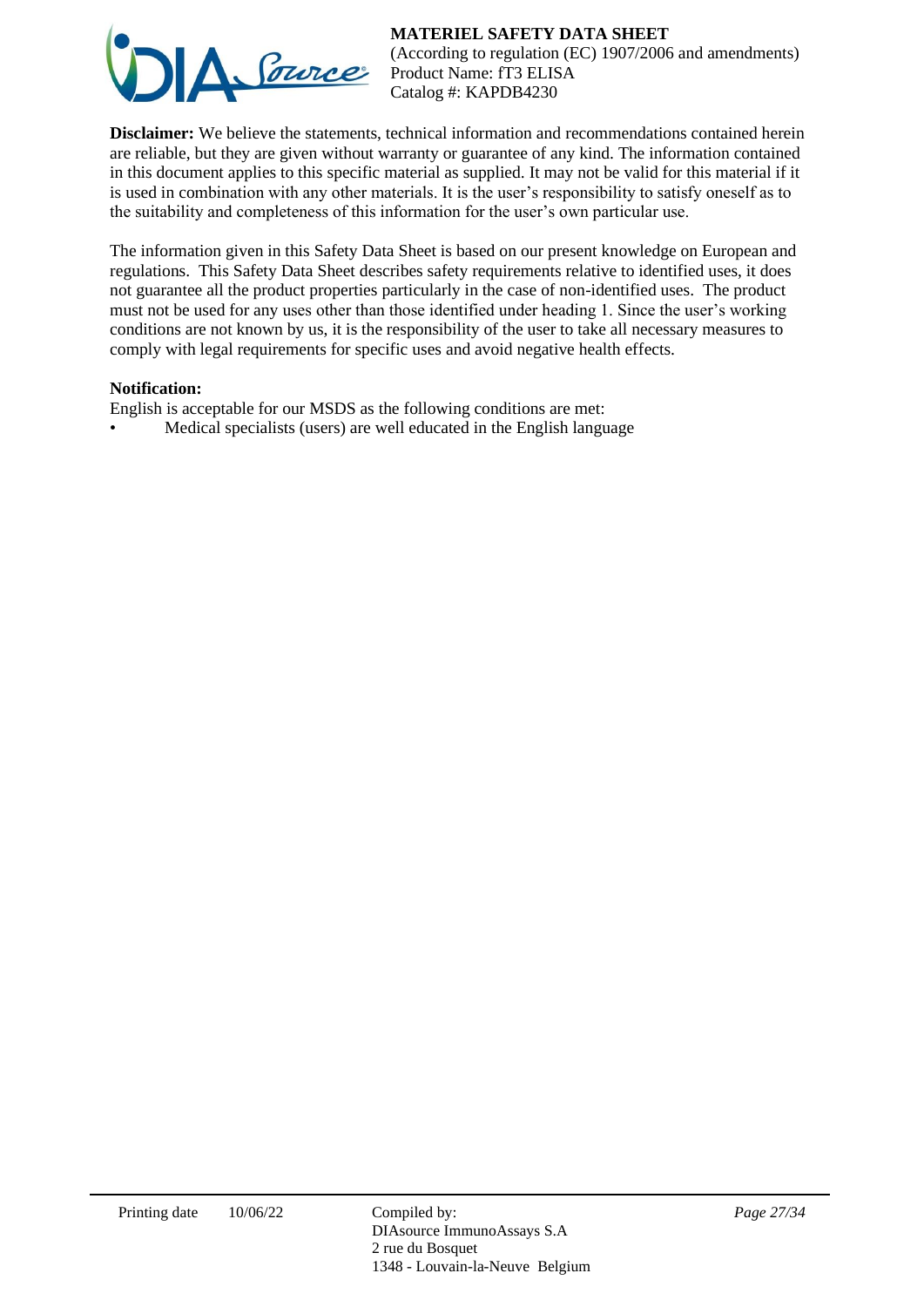

# **WASH BUFFER**

## **1 INFORMATION OF THE SUBSTANCE/PREPARATION AND COMPANY**

## **1.1 Product identifier**

Product Name: Wash Buffer

Catalog #: Component of the kit mentioned on the first page

## **1.2 Intended Use**

To be used as a component with ELISA kits according to the instructions provided with the kit.

## **1.3 Company**

DIAsource ImmunoAssays S.A. Rue du Bosquet, 2 B-1348 Louvain-la-Neuve Belgium Tel. Nr. +32 (0)10/84.99.11 E-mail: [products.support@diasource.be](mailto:products.support@diasource.be)

## **1.4 Emergency telephone**

DIAsource (only office hours): +32 (0)10/84.99.23 Centre Anti-Poisons (BE) 070 245 245 Please refer to your local Anti-Poison Center!

## **2 HAZARDS IDENTIFICATION**

## **2.1 Classification of the substance or mixture**

The mixture is not classified as dangerous in accordance with the regulation (EC) n°1272/2008.

#### **2.2 Label elements**

| Danger symbol                | None. |
|------------------------------|-------|
| <b>Signal word</b>           | None. |
| <b>Product Identifier</b>    | None. |
|                              | None. |
| <b>Danger</b>                | None. |
| <b>Supplemental Hazard</b>   | None. |
| <b>Information</b>           |       |
| <b>Prevention statements</b> | None  |
| <b>Response statements</b>   | None. |
| <b>Storage statements</b>    | None. |
| <b>Disposal statements</b>   | None. |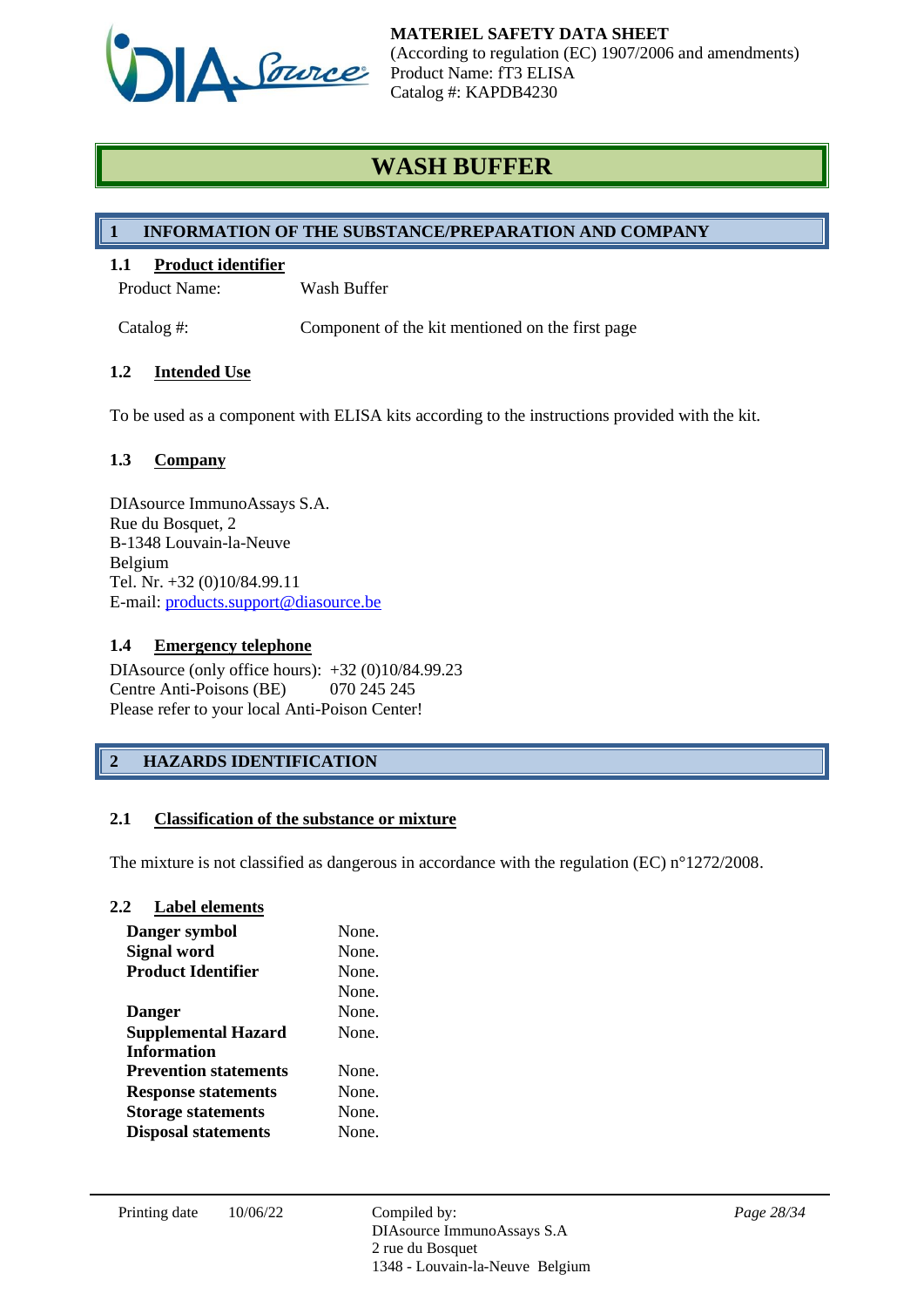

**2.3 Other hazards PBT & vPvB:** PBT: Not applicable

vPvB: Not applicable

#### **3 COMPOSITION/INFORMATION ON INGREDIENTS**

No substances fulfill the criteria set forth in annex II section A of the REACH regulation (EC) n°1907/2006.

## **4 FIRST AID MEASURES**

| 4.1<br><b>Description of first aid measures</b>                    |                                                                                                                                                                                                          |  |
|--------------------------------------------------------------------|----------------------------------------------------------------------------------------------------------------------------------------------------------------------------------------------------------|--|
| <b>General information</b>                                         | In general, in case of doubt or if symptoms persist, always call a<br>doctor. Never give anything by mouth to an unconscious person.                                                                     |  |
| <b>Following inhalation</b>                                        | Move victim to fresh air. If not breathing, apply artificial respiration. If<br>breathing difficult, give oxygen. Consult a physician if you feel<br>unwell.                                             |  |
| <b>Following skin contact</b>                                      | IF ON SKIN (or hair): Immediately remove contaminated clothing.<br>Rinse skin with water / with vegetable oil. Take a shower.<br>If irritation or rash occurs: Get medical advice.                       |  |
| <b>Following eye contact</b>                                       | IF IN EYES: Rinse cautiously with vegetable oil for several minutes.<br>Remove contact lenses, if present and easy to do. Continue rinsing.<br>If eye irritation persists: Get medical advice/attention. |  |
| <b>Following ingestion</b>                                         | IF SWALLOWED: Rinse thoroughly mouth with water. Immediately<br>call a POISON CENTER/doctor.<br>Do NOT induce vomiting.                                                                                  |  |
| For emergency responders                                           | No data available.                                                                                                                                                                                       |  |
| 4.2<br>Most important symptoms and effects, both acute and delayed |                                                                                                                                                                                                          |  |

| <b>Symptoms</b> | No data available. |
|-----------------|--------------------|
| <b>Effects</b>  | No data available. |

## **4.3 Indication of any immediate medical attention and special treatment needed**

Treat according to symptoms.

## **5 FIRE FIGHTING MEASURES**

#### **5.1 Extinguishing media**

*Appropriated:* Use extinguishing measures that are appropriate to local circumstances and the surrounding environment.

Dry powder, carbone dioxide, water spray or regular foam.

*Inappropriated:* No data available.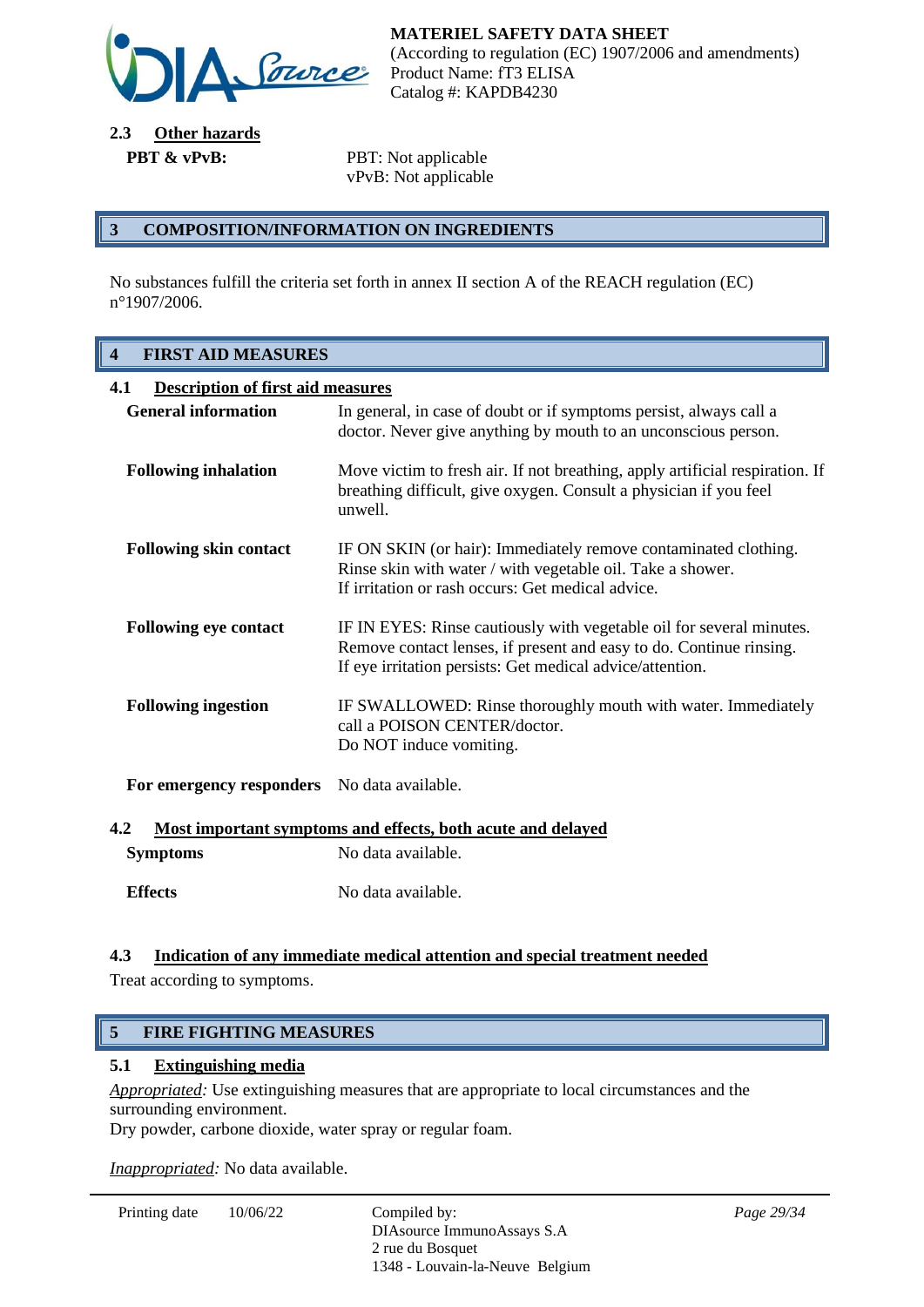

## **5.2 Special hazards arising from the substance or mixture**

No data available.

Hazardous combustion products: carbon oxides and nitrogen oxides.

## **5.3 Advice for fire fighters**

Wear appropriate apparatus of breathing and protective clothing.

## **6 ACCIDENTAL RELEASE MEASURES**

#### **6.1 Personal precaution, protective equipment and emergency procedures**

Evacuate all personnel from danger area.

Use required personal protective equipment.

Ensure adequate ventilation, especially in confined areas.

#### **6.2 Environmental Precautions**

Avoid release to the environment.

Avoid contamination of drains, surface water and groundwater.

#### **6.3 Methods and material for containment and cleaning-up**

Contain and collect spillage.

Use an absorbent material such as sand, ground, vermiculite, ground diatoms for waste disposal and prevention of penetration in sewers or rivers.

#### **6.4 Reference to other sections**

Refer to sections: 7 safe handling, 8 for personal protective equipments, 13 for disposal

## **7 HANDLING AND STORAGE**

#### **7.1 Precautions for safe handling**

Handle in accordance with good industrial hygiene and safety practice.

#### **7.2 Conditions for safe storage, including any incompatibilities**

Keep containers tightly closed in a dry, cool and well-ventilated place.

#### **7.3 Specific Use(s)**

No data available.

## **8 EXPOSURE CONTROLS/PERSONAL PROTECTION**

#### **8.1 Control parameters**

This product does not contain any hazardous materials with occupational exposure limits established by the region specific regulatory bodies.

#### **8.2 Exposure controls**

| Appropriate engineering | Showers.             |
|-------------------------|----------------------|
| controls                | Eyewash stations.    |
|                         | Ventilation systems. |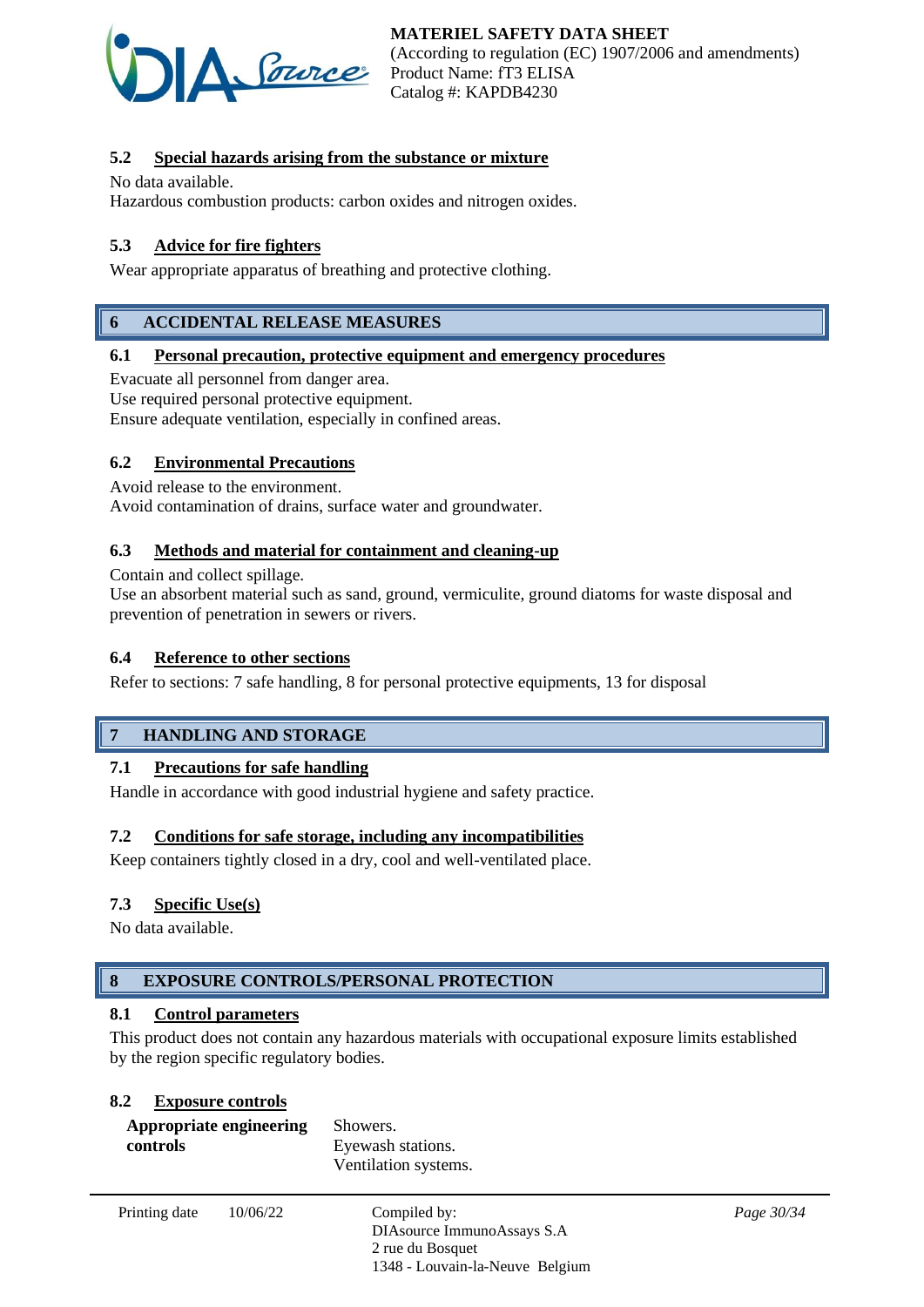

Eye/body protection: Wear protective safety glasses/gloves/clothing is recommended.

Respiratory protection: Generally not necessary in well ventilated areas (unless otherwise stated). Ensure adequate ventilation.

Hygiene measures: Do not drink, eat or smoke near the product. Wash hands before and after handling.

**Environmental exposure controls** Avoid release to the environment.

## **9 PHYSICAL AND CHEMICAL PROPERTIES**

## **9.1 Information on basic physical and chemical properties**

| <b>Physical state</b>                           | Not available. |
|-------------------------------------------------|----------------|
| Color                                           | Not available. |
| <b>Odour</b>                                    | Not available. |
| <b>Odor threshold</b>                           | Not available. |
| pH                                              | Not available. |
| <b>Melting / Freezing point</b>                 | Not available. |
| <b>Boiling point</b>                            | Not available. |
| <b>Flash point</b>                              | Not available. |
| <b>Evaporation rate</b>                         | Not available. |
| <b>Flammability</b>                             | Not available. |
| Lower limit of flammability or explosive        | Not available. |
| <b>Upper limit of flammability or explosive</b> | Not available. |
| Vapour pressure                                 | Not available. |
| <b>Vapour density</b>                           | Not available. |
| <b>Relative density</b>                         | Not available. |
| <b>Water solubility</b>                         | Not available. |
| <b>Solubility in other Solvents</b>             | Not available. |
| <b>Log Kow</b>                                  | Not available. |
| <b>Auto-inflammability temperature</b>          | Not available. |
| <b>Decomposition temperature</b>                | Not available. |
| <b>Viscosity</b>                                | Not available. |
| <b>Explosive properties</b>                     | Not available. |
| <b>Oxidizing properties</b>                     | Not available. |
| <b>Refractive index</b>                         | Not available. |
|                                                 |                |

#### **9.2 Other information**

No data available.

## **10 STABILITY AND REACTIVITY**

#### **10.1 Reactivity**

No data available.

#### **10.2 Chemical Stability**

Stable under recommended storage conditions.

Printing date  $10/06/22$  Compiled by:

DIAsource ImmunoAssays S.A 2 rue du Bosquet 1348 - Louvain-la-Neuve Belgium *Page 31/34*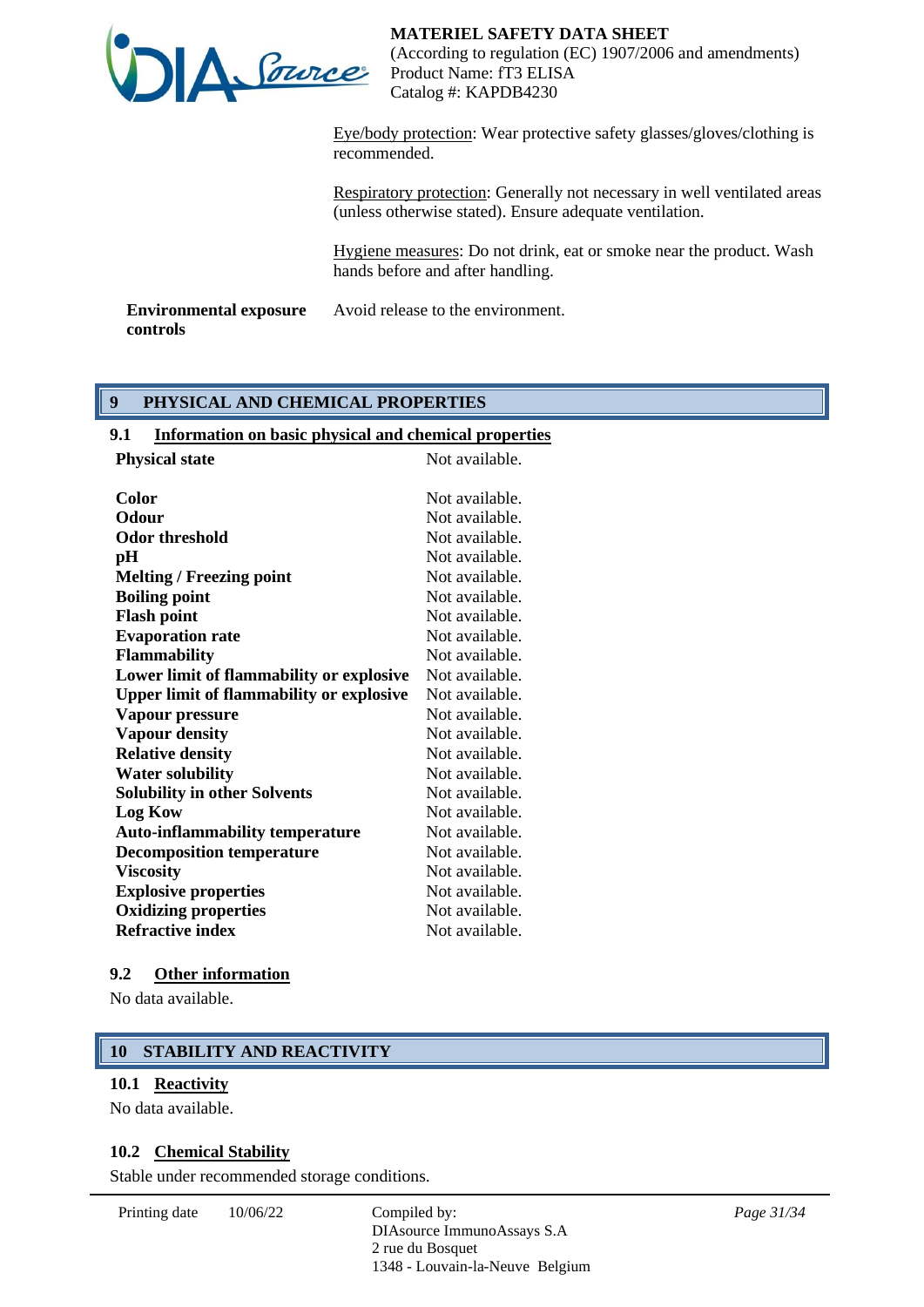

## **10.3 Possibility of hazardous reactions**

None under normal processing.

## **10.4 Conditions to Avoid**

Extremes of temperature and direct sunlight.

#### **10.5 Incompatible materials**

Strong oxidizing agents. Bases

#### **10.6 Hazardous Decomposition Products**

Not available.

## **11 TOXICOLOGICAL INFORMATION**

| <b>Acute toxicity</b>              | Sodium chloride:<br>LD50 (oral, rat) = $3,000$ mg/kg<br>LD50 (dermal, rabbit) $> 10,000$ mg/kg<br>LC50 (inhalation, rat) > 42,000 mg/m <sup>3</sup> (1h) |
|------------------------------------|----------------------------------------------------------------------------------------------------------------------------------------------------------|
|                                    | <b>Tris (hydroxymethyl)aminomethane:</b><br>LD50 (oral, rat) = $5,900$ mg/kg                                                                             |
| <b>Skin corrosion</b>              | No data available.                                                                                                                                       |
| Eye damage                         | No data available.                                                                                                                                       |
| <b>Respiratory sensibilisation</b> | No data available.                                                                                                                                       |
| <b>Germ cell mutagenicity</b>      | No data available.                                                                                                                                       |
| Carcinogenicity                    | No data available.                                                                                                                                       |
| <b>Toxic for reproduction</b>      | No data available.                                                                                                                                       |
| Unique specific toxicity           | No data available.                                                                                                                                       |
| <b>Repeated specific toxicity</b>  | No data available.                                                                                                                                       |
| <b>Aspiration hazard</b>           | No data available.                                                                                                                                       |
| <b>Other information</b>           | No data available.                                                                                                                                       |

## **12 ECOLOGICAL INFORMATION**

#### **12.1 Ecotoxicity**

No data available.

## **12.2 Persistence and degradability**

No data available.

Printing date  $10/06/22$  Compiled by: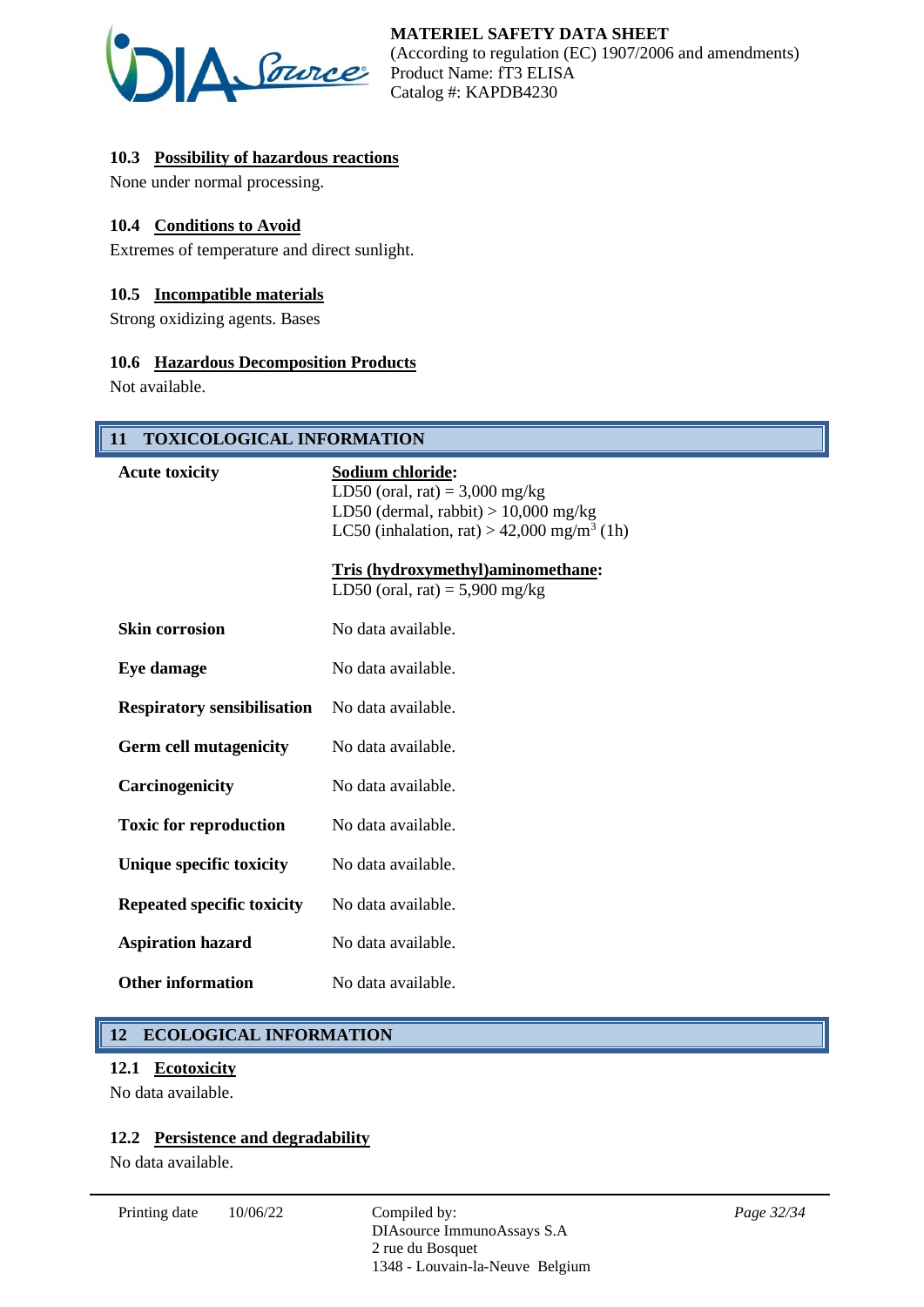

## **12.3 Bioaccumulation**

No data available.

## **12.4 Mobility in soil**

No data available.

## **12.5 Results of PBT and vPvB assessment**

No data available.

## **12.6 Other adverse effects**

No data available.

## **13 DISPOSAL CONSIDERATIONS**

## **13.1 Waste treatment methods**

No data available.

## **13.2 Waste code numbers/Waste identification**

No data available.

## **14 TRANSPORT INFORMATION**

|                                                                                        | <b>ADR</b>     | <b>ADN/ADNR</b> | <b>IMDG</b>    | <b>ICAO</b>    |
|----------------------------------------------------------------------------------------|----------------|-----------------|----------------|----------------|
| 14.1. UN number                                                                        | Not applicable |                 |                |                |
| 14.2. UN proper shipping<br>name                                                       | Not applicable |                 |                |                |
| 14.3. Transport hazard<br>class(es)                                                    | Not applicable |                 | Not applicable | Not applicable |
| 14.4. Packing group                                                                    | Not applicable |                 | Not applicable | Not applicable |
| 14.5. Environmental<br>hazards                                                         | Not available  | Not available   | Not available  | Not available  |
| <b>Hazard label</b>                                                                    | Not applicable |                 |                |                |
| <b>Classification code</b>                                                             | Not applicable |                 |                |                |
| 14.6. Special precautions for<br>user                                                  | Not available  |                 |                |                |
| 14.7. Transport in bulk<br>according to Annex II of<br>MARPOL73/78 and the IBC<br>Code | Not available  |                 |                |                |
| <b>Other information</b>                                                               | Not available  | Not available   | Not available  | Not available  |